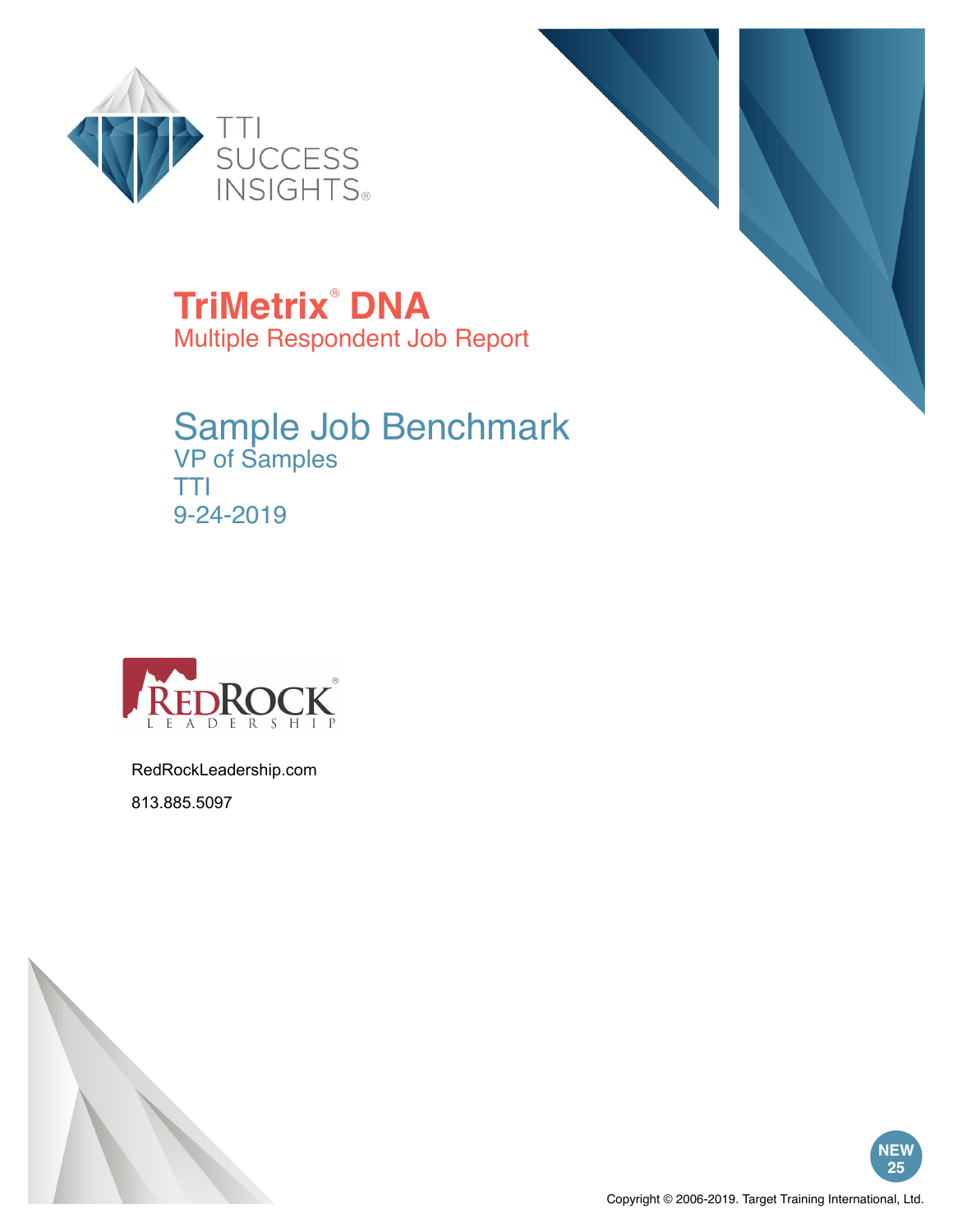

## Table of Contents

| Key Characteristics of the Position manufactured and the control of the Position manufactured and the Society |    |
|---------------------------------------------------------------------------------------------------------------|----|
|                                                                                                               |    |
|                                                                                                               |    |
|                                                                                                               |    |
|                                                                                                               |    |
|                                                                                                               |    |
|                                                                                                               |    |
|                                                                                                               |    |
|                                                                                                               |    |
|                                                                                                               |    |
|                                                                                                               |    |
|                                                                                                               |    |
|                                                                                                               |    |
|                                                                                                               |    |
|                                                                                                               |    |
|                                                                                                               |    |
|                                                                                                               |    |
|                                                                                                               |    |
|                                                                                                               |    |
|                                                                                                               |    |
|                                                                                                               | 35 |
|                                                                                                               |    |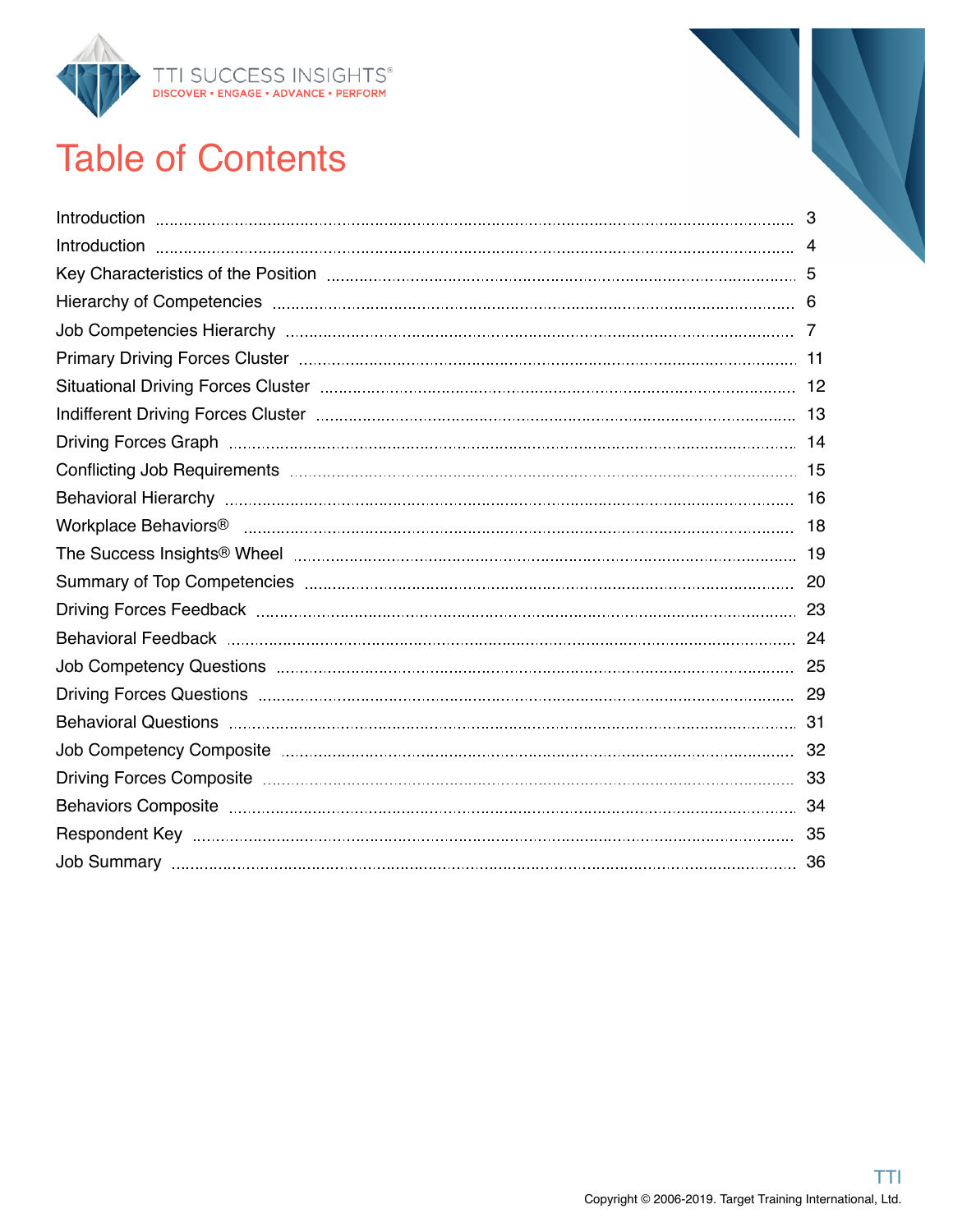

### Introduction



If the job could talk, it would clearly define the knowledge, hard skills, people skills, behavior and culture needed for superior performance. Your unbiased input regarding the specific requirements of the job in question has been applied to the TriMetrix® DNA Job benchmarking process. The result is an evaluative report that analyzes a total of 49 separate areas, presented in three sections:

### Job Competencies Hierarchy (25 Areas)

This section presents 25 key job competencies and quantifies their importance to this specific job. Each job has a unique ranking of competencies, reflecting different levels of capacities required by different jobs for superior performance.

### Driving Forces Hierarchy (12 Areas)

This section clearly identifies the rewards the job may provide. More specifically it identifies sources of motivation for the individual performing the job. It clarifies what is necessary for superior performance and engagement on the job.

### Behavioral Hierarchy (12 Areas)

This section explores the behavioral traits demanded of the job. The higher the ranking, the more important the behavioral trait will be to the job for stress reduction and superior performance.

The results of each area are ranked on a scale, reflecting the unique levels of applicability and importance to the job. These rankings illustrate what is essential for this job to deliver superior performance and maximum value to your organization.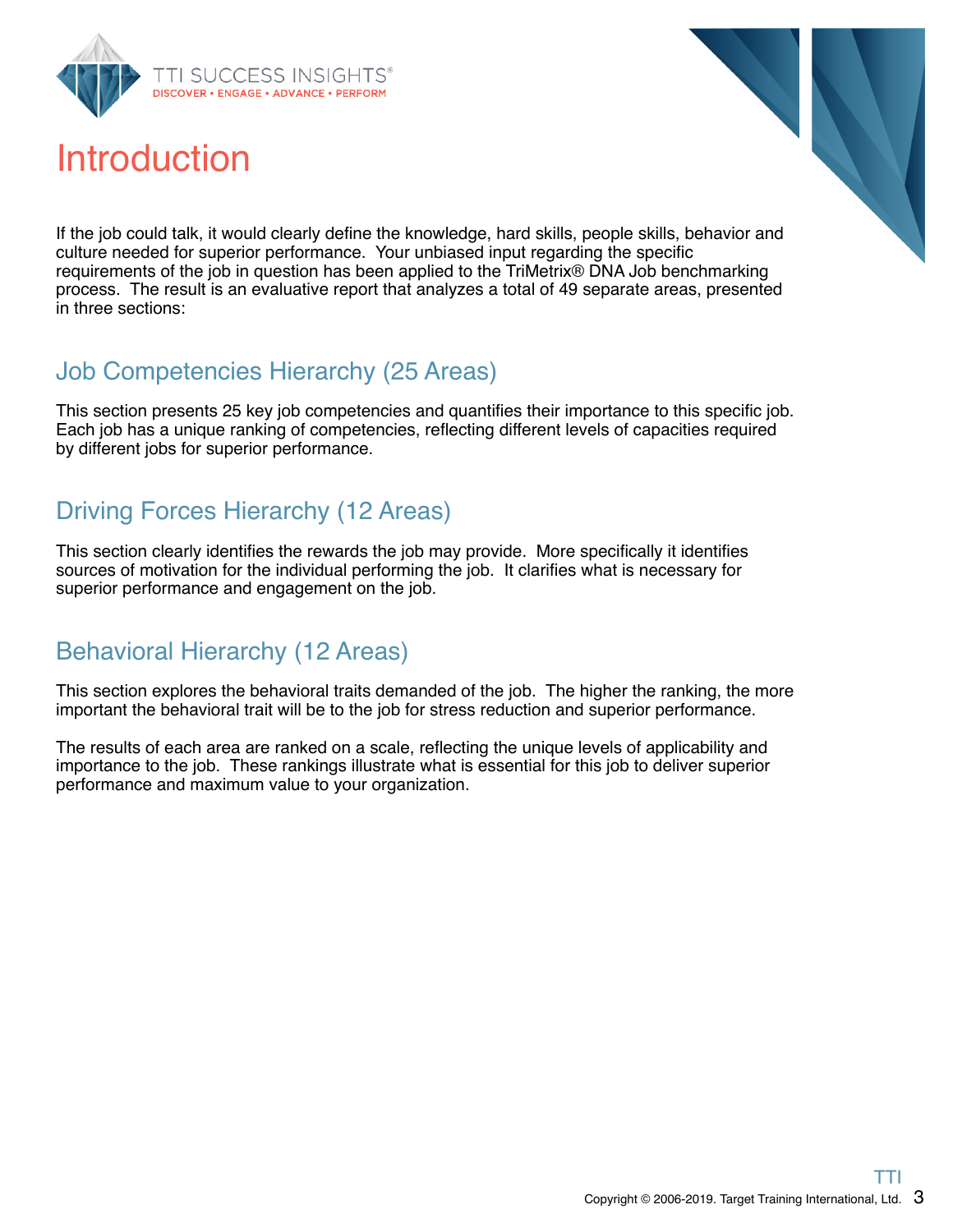

### Introduction



### Summary Of Top Competencies

This section will assist in understanding the type and kind of competencies that are needed for superior job performance. Read the feedback on each of the top seven competencies thoroughly to understand the job's requirements.

### Driving Forces Feedback

This section provides a brief description of the Primary Driving Forces in this position and expands on the fact that every job in every organization is unique. Superior performance requires an alignment between the individual's driving forces and the rewards the job can provide.

### Behavioral Feedback

This section clarifies the nature of the behavioral traits demanded by the job.

### Job Competency Questions

This section contains suggested interview questions that pertain specifically to the competencies of the job.

### Driving Forces Interview Questions

This section contains suggested interview questions that pertain specifically to the rewards of the job.

### Behavioral Questions

This section contains suggested interview questions that pertain specifically to the behavioral traits required by the job.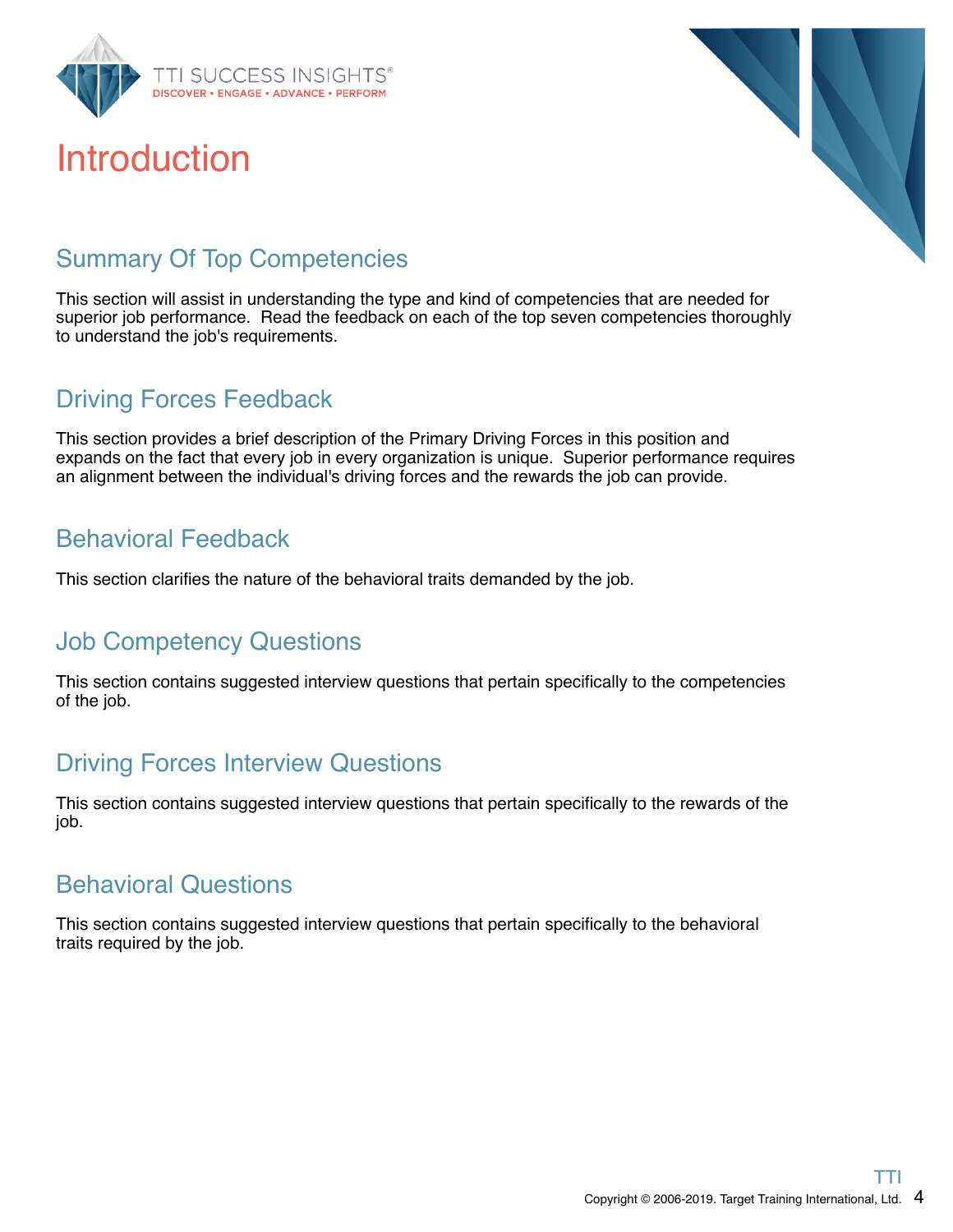



### Key Characteristics of the Position

The position has been analyzed relative to four key characteristics. These characteristics are accountability for results, results through people, authority, and risk. Based on the responses to the questionnaire, these characteristics have been measured on a sliding scale and are illustrated by a bar graph. The scale range includes none, slight, moderate, significant, and major.

Accountability For Results: This characteristic addresses the accountability for producing measurable results in the position. This includes accountability for meeting financial, operations and/or system objectives.

| None | Slight | Moderate | Significant | Major |
|------|--------|----------|-------------|-------|
|      |        |          |             |       |

Results through People: This characteristic address the emphasis on producing results through the efforts and cooperation of people. This characteristic is not limited to management or leadership positions. Many non-management or leadership positions in team-based organizational structures depend heavily upon the efforts and cooperation of people to produce results.

| None | Slight | Moderate | Significant | Major |
|------|--------|----------|-------------|-------|
|      |        |          |             |       |

Authority: This characteristic addresses the level of authority that exists in the position. Evidence of authority can be found in the ability to make decisions or changes without prior approval from upper management. This characteristic is not limited to management or leadership position. In their efforts to become more responsive, many large organizations are finding it necessary to drive decision-making downward. In these organizations, many positions can be characterized by a moderate to significant amount of authority but are not considered management or leadership.

| None | Slight | Moderate | Significant | Major |
|------|--------|----------|-------------|-------|
|      |        |          |             |       |

Risks: This characteristic addresses the inherent level of business risk or liability to the organization that exists in the position. Positions with indications of moderate, significant or major levels of inherent risk or liability to the organization may warrant the use of drug, alcohol and/or other appropriate assessments in their selection and management systems.

| <b>None</b> | Slight | Moderate | Significant | Major |
|-------------|--------|----------|-------------|-------|
|             |        |          |             |       |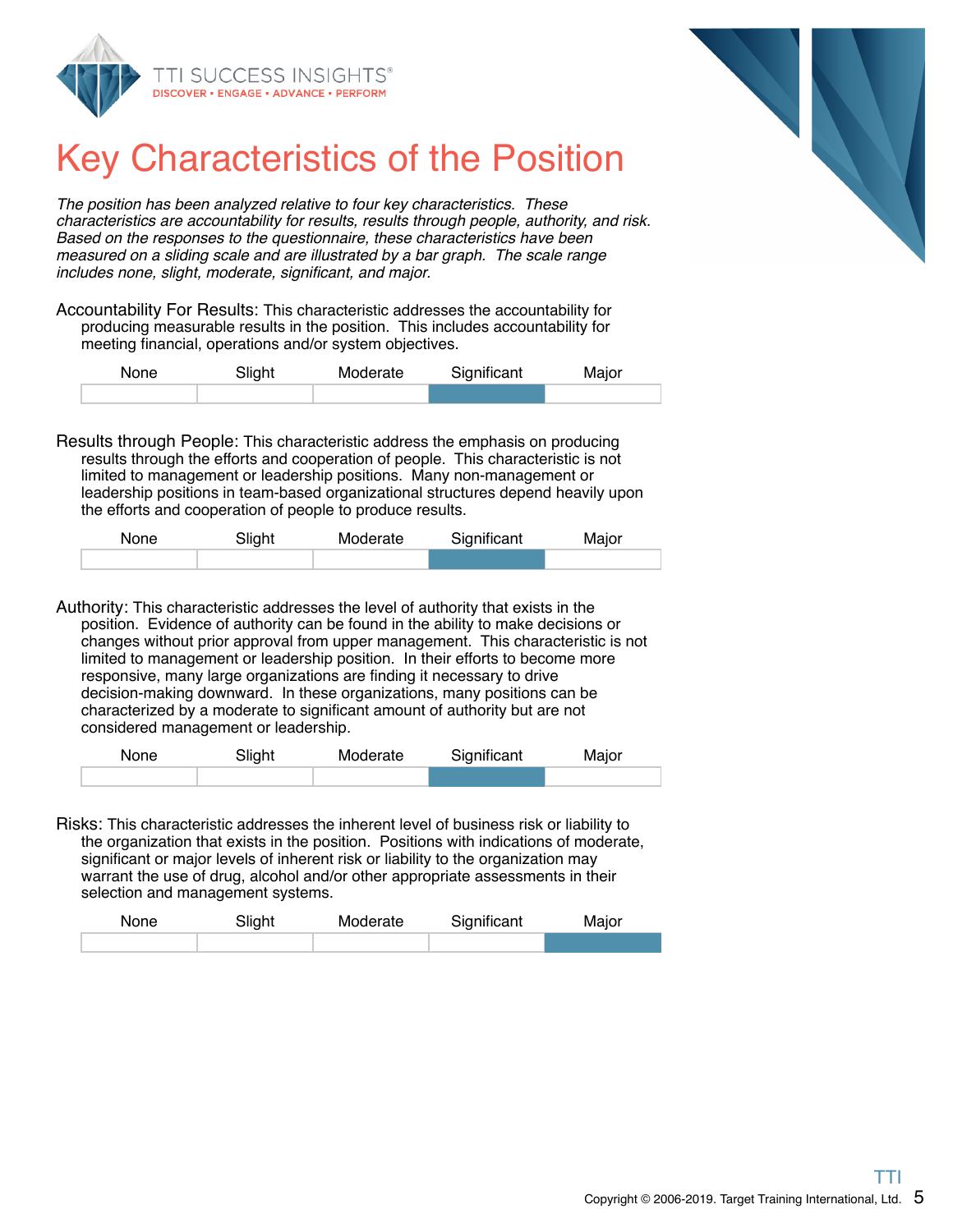



The competencies required for superior performance have been prioritized based on the analysis of responses to the questionnaire. The hierarchical order of the competencies represents their relative importance to each other in producing superior performance in the job.

|                                      | 0 | 10 | 20 | 30 | 40 | 50 | 60 | 70 | 80 | 90 | 100 |
|--------------------------------------|---|----|----|----|----|----|----|----|----|----|-----|
| <b>Customer Focus</b>                |   |    |    |    |    |    |    |    |    |    |     |
| <b>Futuristic Thinking</b>           |   |    |    |    |    |    |    |    |    |    |     |
| <b>Flexibility</b>                   |   |    |    |    |    |    |    |    |    |    |     |
| <b>Personal Accountability</b>       |   |    |    |    |    |    |    |    |    |    |     |
| <b>Self Starting</b>                 |   |    |    |    |    |    |    |    |    |    |     |
| <b>Resiliency</b>                    |   |    |    |    |    |    |    |    |    |    |     |
| <b>Goal Orientation</b>              |   |    |    |    |    |    |    |    |    |    |     |
| <b>Negotiation</b>                   |   |    |    |    |    |    |    |    |    |    |     |
| <b>Creativity and Innovation</b>     |   |    |    |    |    |    |    |    |    |    |     |
| <b>Continuous Learning</b>           |   |    |    |    |    |    |    |    |    |    |     |
| <b>Planning and Organizing</b>       |   |    |    |    |    |    |    |    |    |    |     |
| <b>Decision Making</b>               |   |    |    |    |    |    |    |    |    |    |     |
| <b>Project Management</b>            |   |    |    |    |    |    |    |    |    |    |     |
| <b>Understanding Others</b>          |   |    |    |    |    |    |    |    |    |    |     |
| <b>Appreciating Others</b>           |   |    |    |    |    |    |    |    |    |    |     |
| <b>Interpersonal Skills</b>          |   |    |    |    |    |    |    |    |    |    |     |
| <b>Conceptual Thinking</b>           |   |    |    |    |    |    |    |    |    |    |     |
| <b>Teamwork</b>                      |   |    |    |    |    |    |    |    |    |    |     |
| <b>Time and Priority Management</b>  |   |    |    |    |    |    |    |    |    |    |     |
| <b>Employee Development/Coaching</b> |   |    |    |    |    |    |    |    |    |    |     |
| <b>Conflict Management</b>           |   |    |    |    |    |    |    |    |    |    |     |
| Leadership                           |   |    |    |    |    |    |    |    |    |    |     |
| <b>Diplomacy</b>                     |   |    |    |    |    |    |    |    |    |    |     |
| <b>Problem Solving</b>               |   |    |    |    |    |    |    |    |    |    |     |
| <b>Influencing Others</b>            |   |    |    |    |    |    |    |    |    |    |     |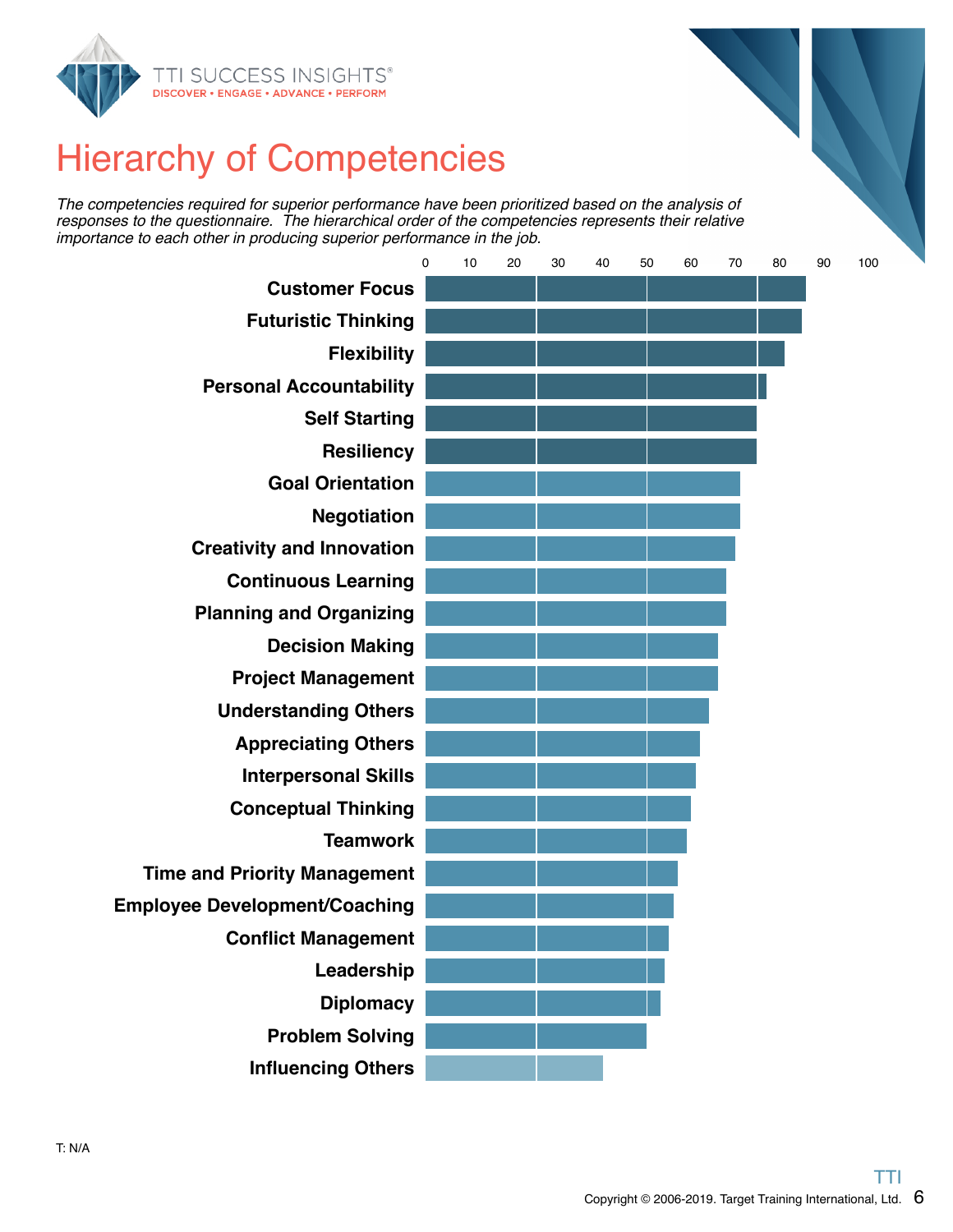

## Job Competencies Hierarchy

All jobs require certain competencies. This section of the report identifies those competencies that lead to superior performance in most jobs. The graphs below are in descending order from the highest rated competency required by the job to the lowest.

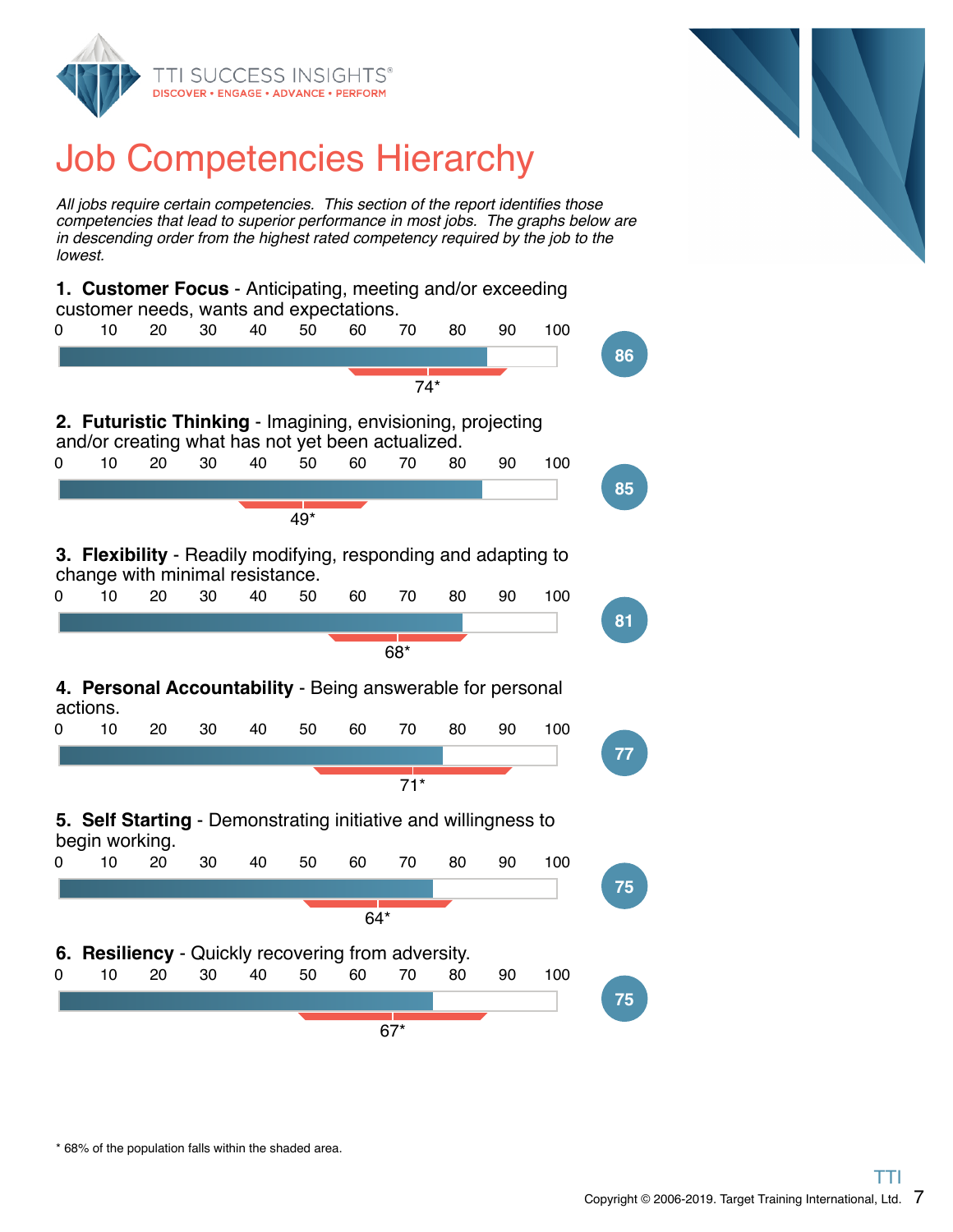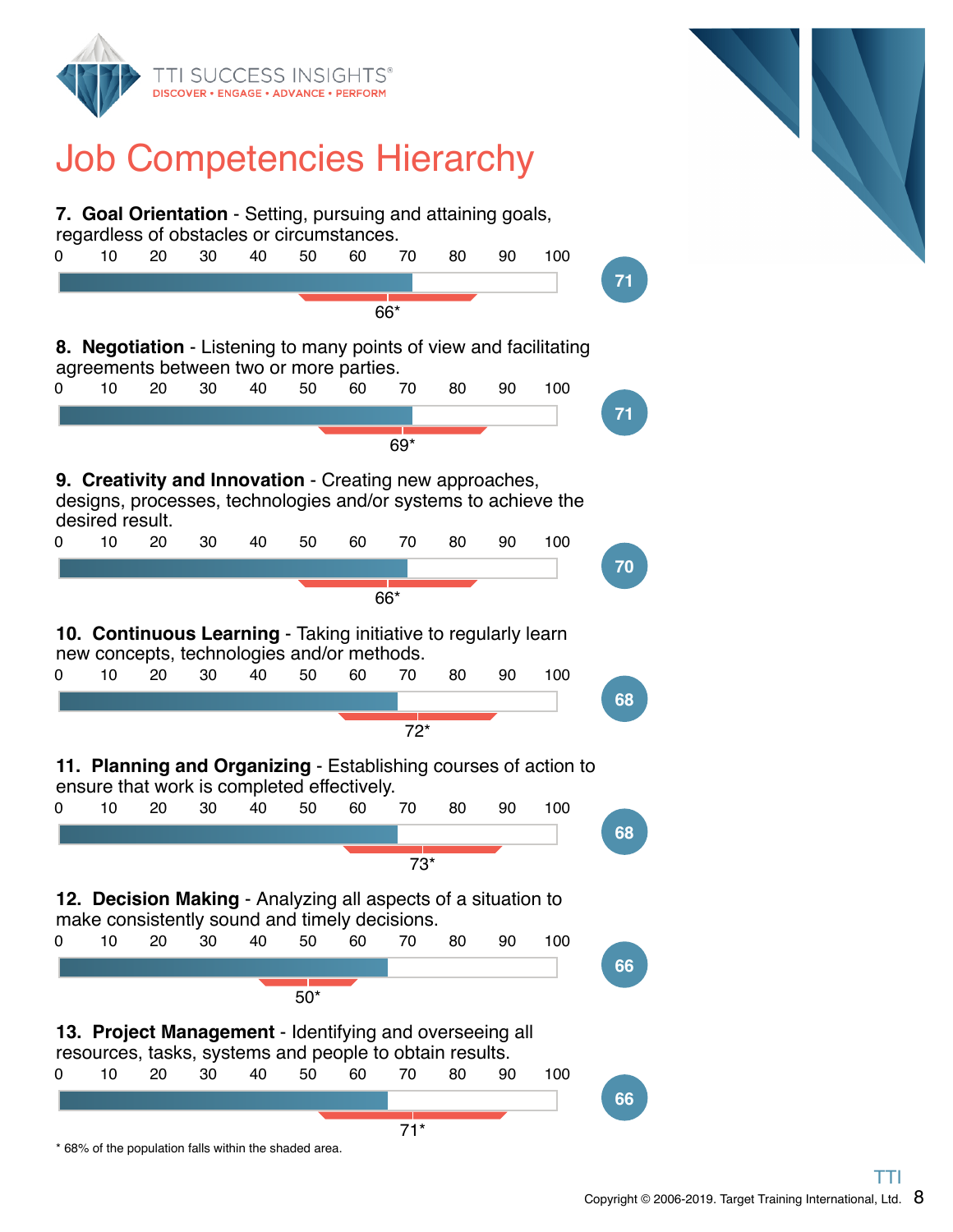

### Job Competencies Hierarchy

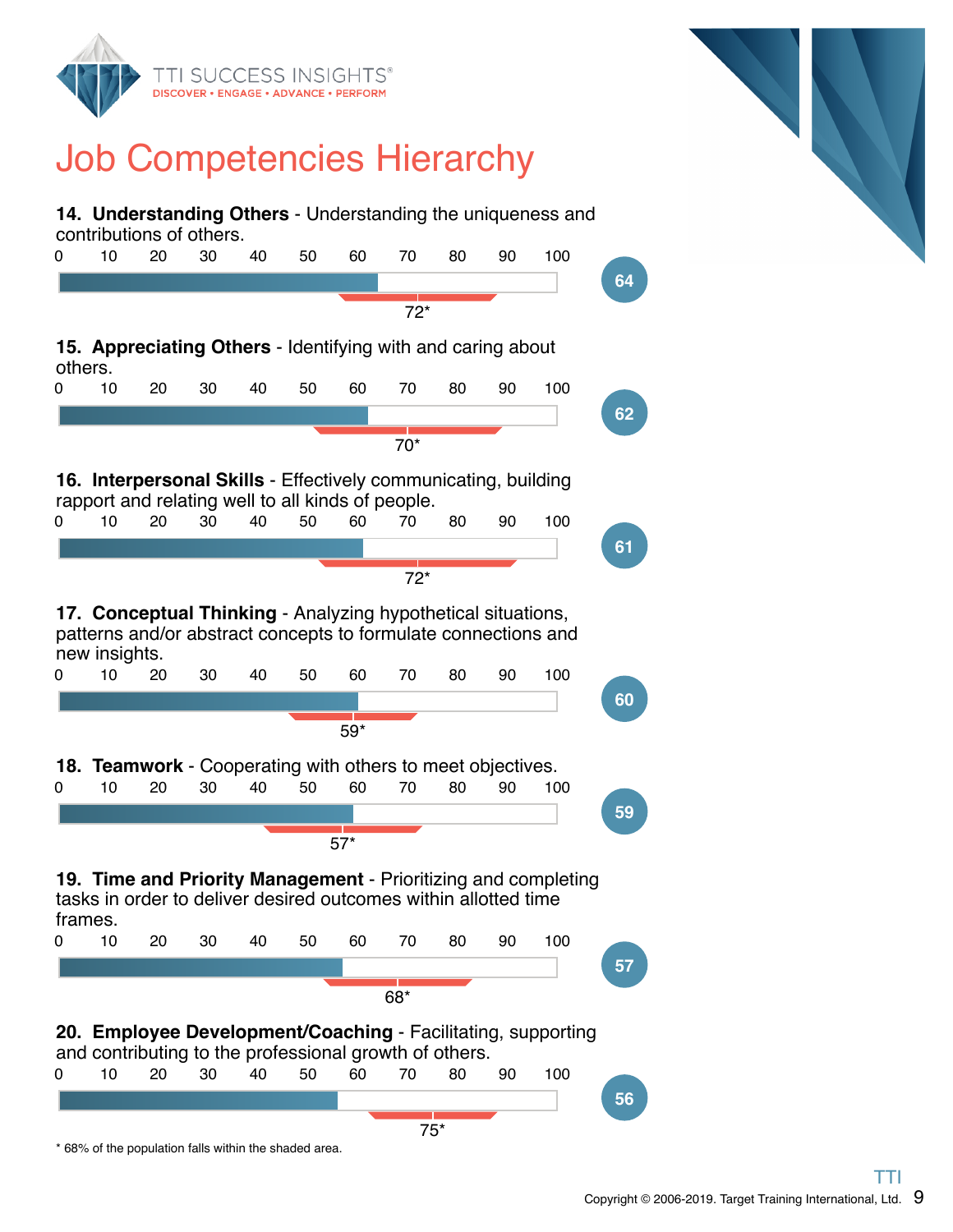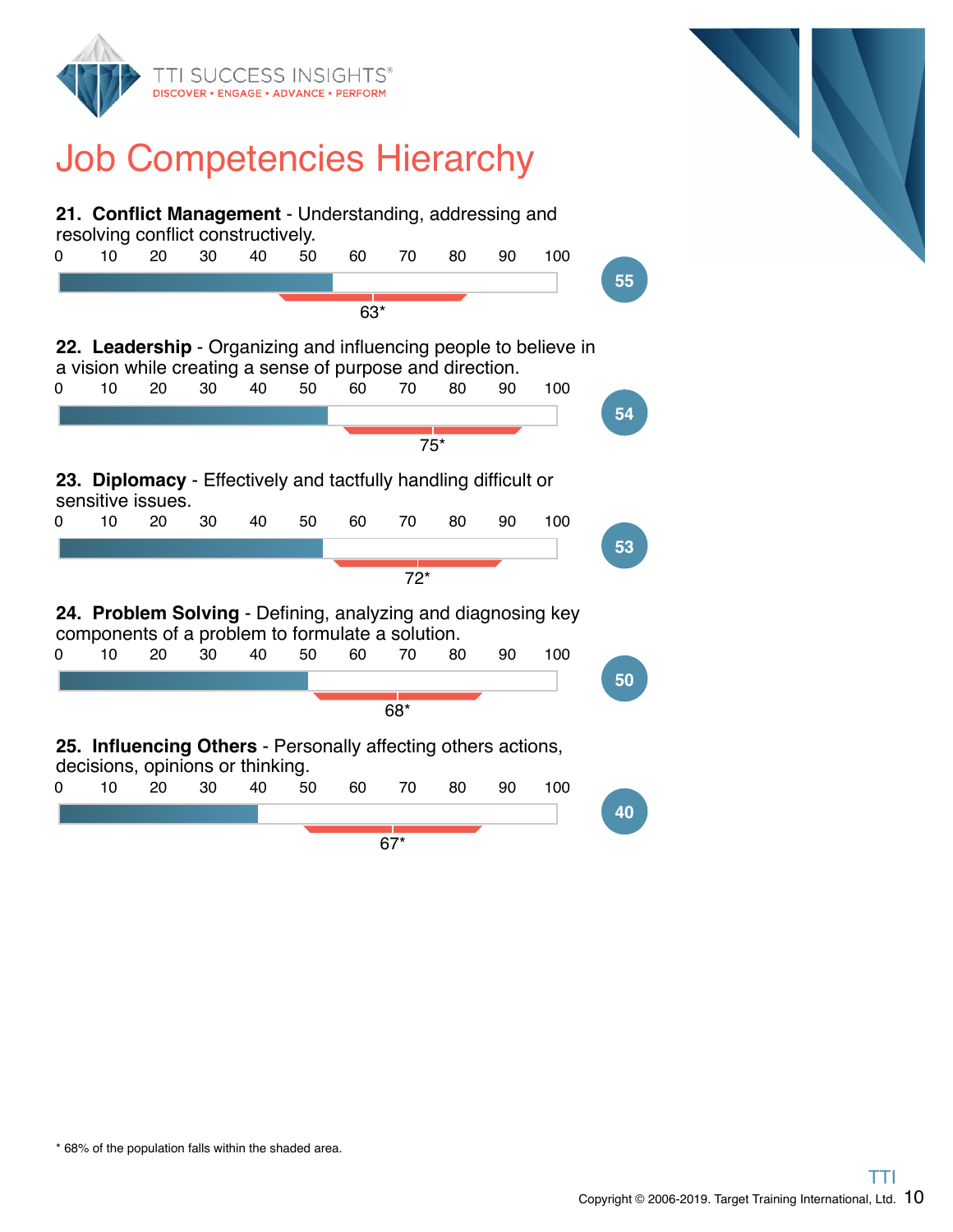



## Primary Driving Forces Cluster

This section is designed to give a visual understanding of the primary driving forces rewarded by the position. The graphs below are in descending order from the highest rated driving forces rewarded by the job to the lowest. To create engagement and superior job performance it is important to align the individual's driving forces with the rewards of the job.

|   |              | <b>1. Objective</b> - People who are driven by the functionality and<br>objectivity of their surroundings.                        |       |       |       |    |    |    |    |                                                                  |    |
|---|--------------|-----------------------------------------------------------------------------------------------------------------------------------|-------|-------|-------|----|----|----|----|------------------------------------------------------------------|----|
| 0 | 10           | 20                                                                                                                                | 30    | 40    | 50    | 60 | 70 | 80 | 90 | 100                                                              |    |
|   |              |                                                                                                                                   |       |       |       |    |    |    |    |                                                                  | 50 |
|   |              |                                                                                                                                   |       |       | $50*$ |    |    |    |    |                                                                  |    |
|   |              | proven methods and a defined system for living.                                                                                   |       |       |       |    |    |    |    | 2. Structured - People who are driven by traditional approaches, |    |
| 0 | 10           | 20                                                                                                                                | 30    | 40    | 50    | 60 | 70 | 80 | 90 | 100                                                              |    |
|   |              |                                                                                                                                   |       |       |       |    |    |    |    |                                                                  | 49 |
|   |              |                                                                                                                                   |       | $38*$ |       |    |    |    |    |                                                                  |    |
|   | recognition. | <b>3. Collaborative</b> - People who are driven by being in a<br>supporting role and contributing with little need for individual |       |       |       |    |    |    |    |                                                                  |    |
| 0 | 10           | 20                                                                                                                                |       | 40    |       |    |    |    |    |                                                                  |    |
|   |              |                                                                                                                                   | 30    |       | 50    | 60 | 70 | 80 | 90 | 100                                                              |    |
|   |              |                                                                                                                                   |       |       |       |    |    |    |    |                                                                  | 47 |
|   |              |                                                                                                                                   | $35*$ |       |       |    |    |    |    |                                                                  |    |
|   |              | sake of completion, with little expectation of personal return.                                                                   |       |       |       |    |    |    |    | 4. Selfless - People who are driven by completing tasks for the  |    |
| 0 | 10           | 20                                                                                                                                | 30    | 40    | 50    | 60 | 70 | 80 | 90 | 100                                                              |    |
|   |              |                                                                                                                                   |       |       |       |    |    |    |    |                                                                  | 45 |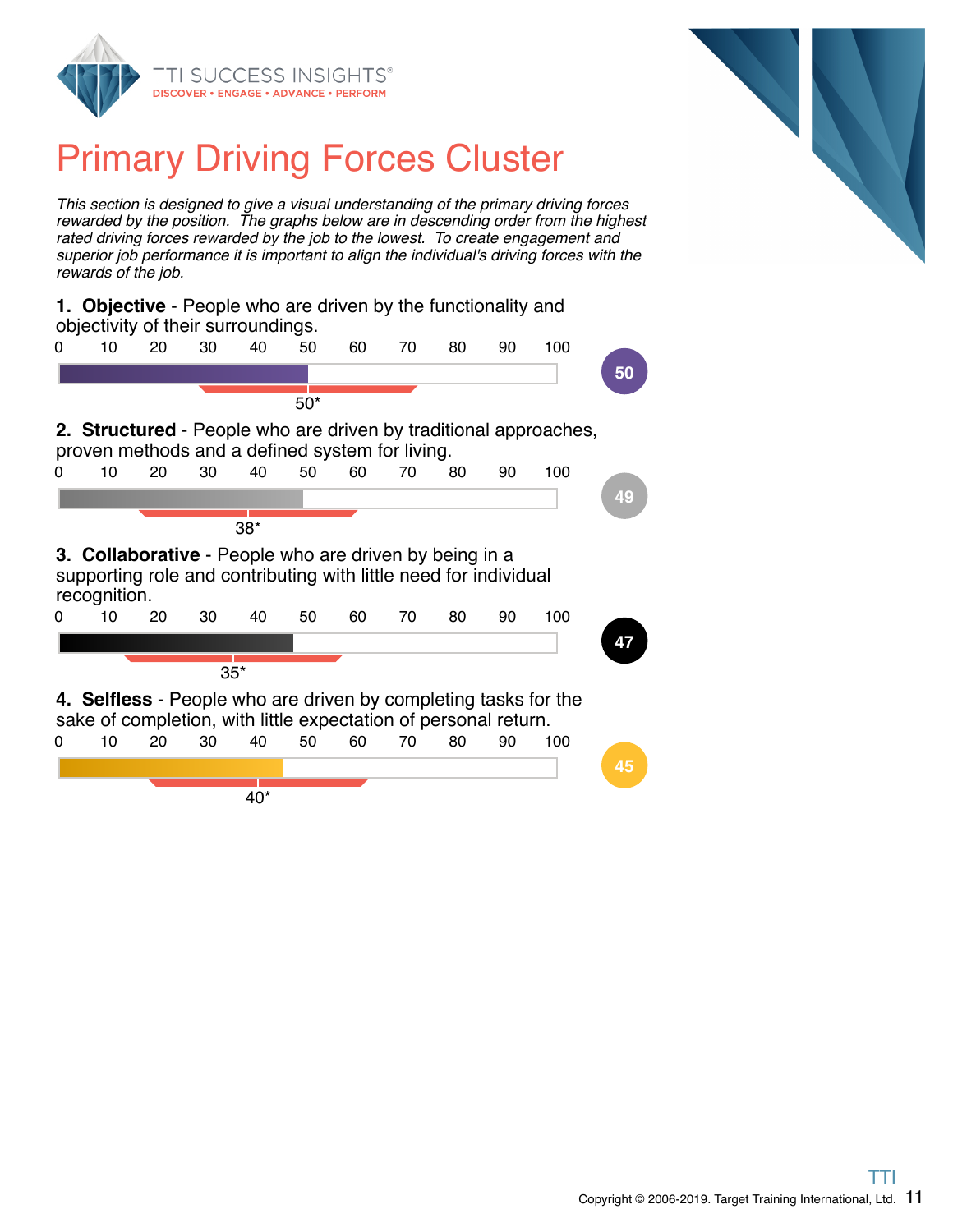



## Situational Driving Forces Cluster

This section is designed to give a visual understanding of the situational driving forces rewarded by the position. The graphs below are in descending order from the highest rated driving forces rewarded by the job to the lowest. To create engagement and superior job performance it is important to align the individual's driving forces with the rewards of the job.

**5. Instinctive** - People who are driven by utilizing past experiences, intuition and seeking specific knowledge when necessary.

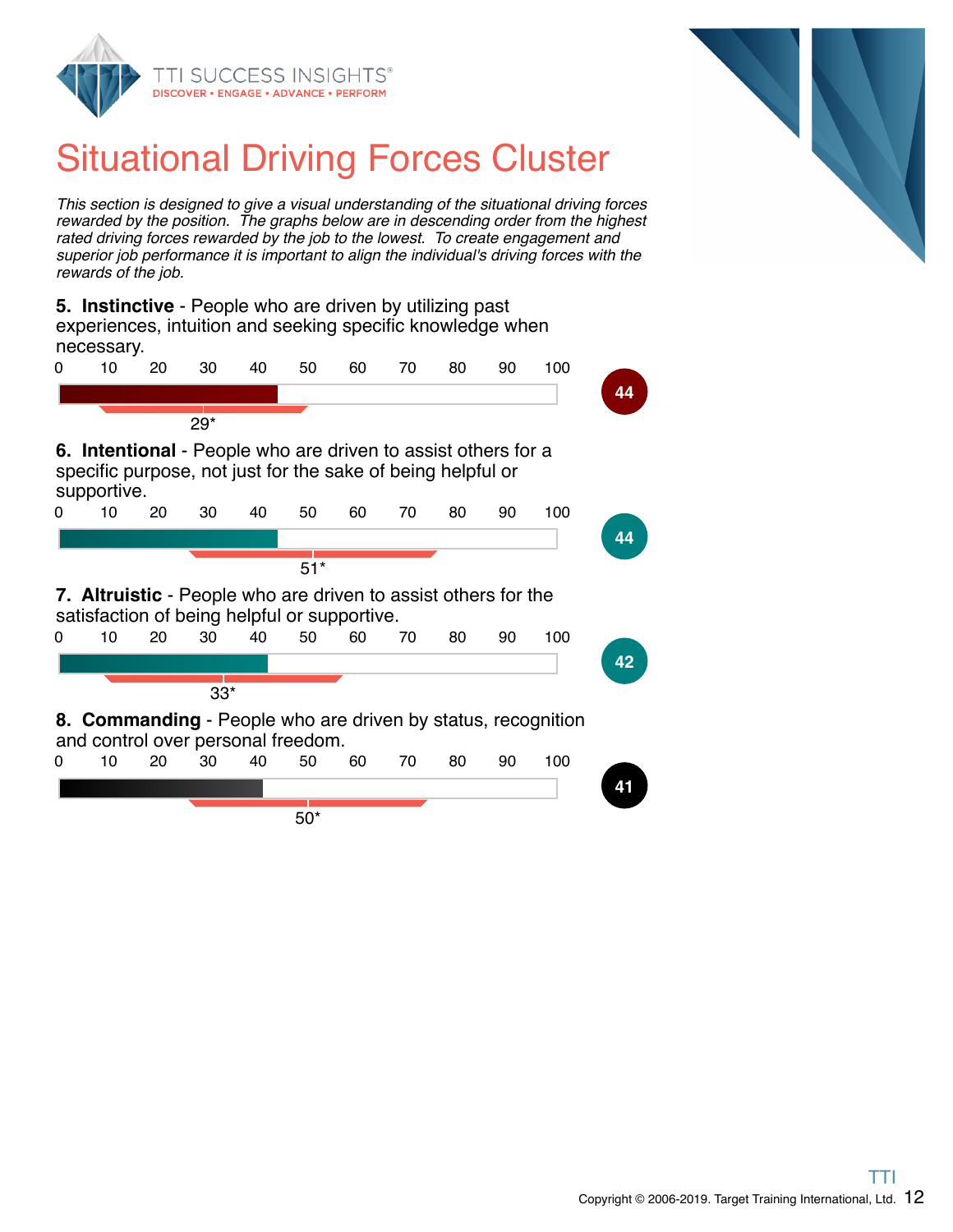



## Indifferent Driving Forces Cluster

This section is designed to give a visual understanding of the driving forces that are indifferent to the position. The graphs below are in descending order from the highest rated driving forces rewarded by the job to the lowest. To create engagement and superior job performance it is important to align the individual's driving forces with the rewards of the job.

**9. Resourceful** - People who are driven by practical results, maximizing both efficiency and returns for their investments of time, talent, energy and resources.

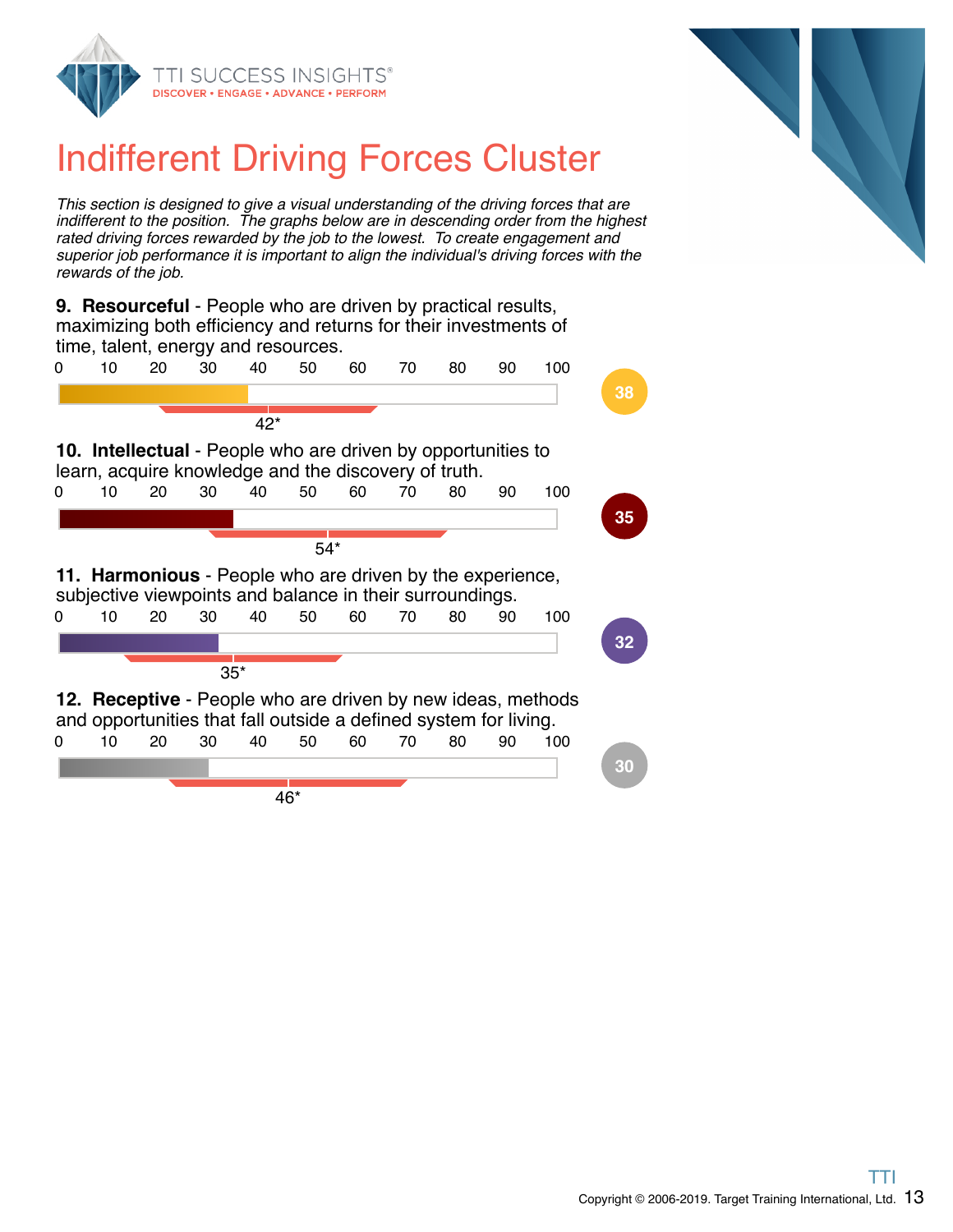

### Driving Forces Graph

The following graph represents the score range of each Driving Force for the identified position. The ranges are denoted by the highlighted areas.

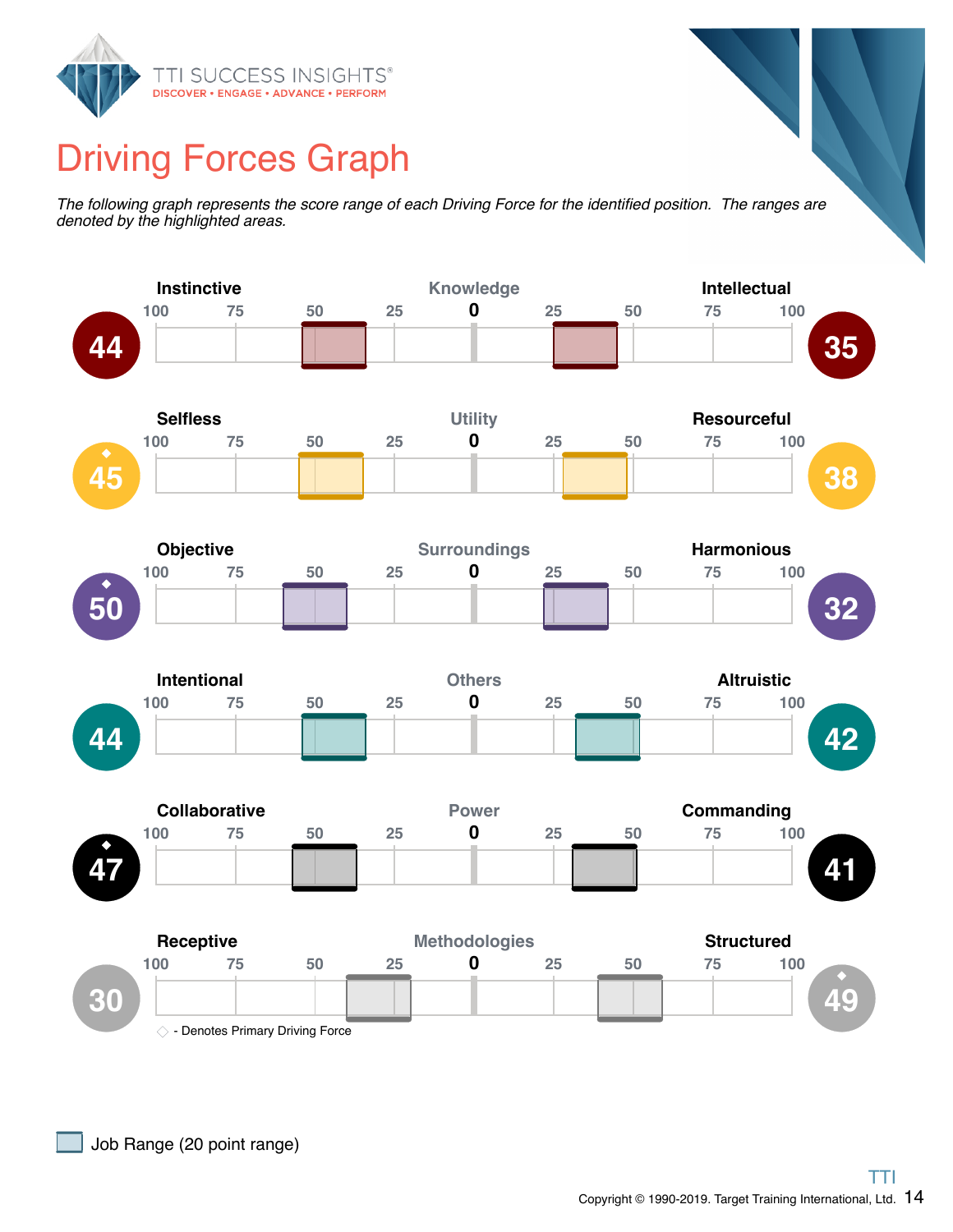

## Conflicting Job Requirements

The TTI Success Insights Workplace Behaviors assessment is designed to analyze the job by letting the job talk. This section describes the potential conflicts or concerns for people in this position. In some cases an organization may choose to re-evaluate the position or its key accountabilities.

Congratulations! Based on the information analyzed, this position does not have immediate potential for internal behavioral conflicts. Please be aware that any variance from how the position was described in the assessment responses could lead to me-me conflicts or behavioral stress.

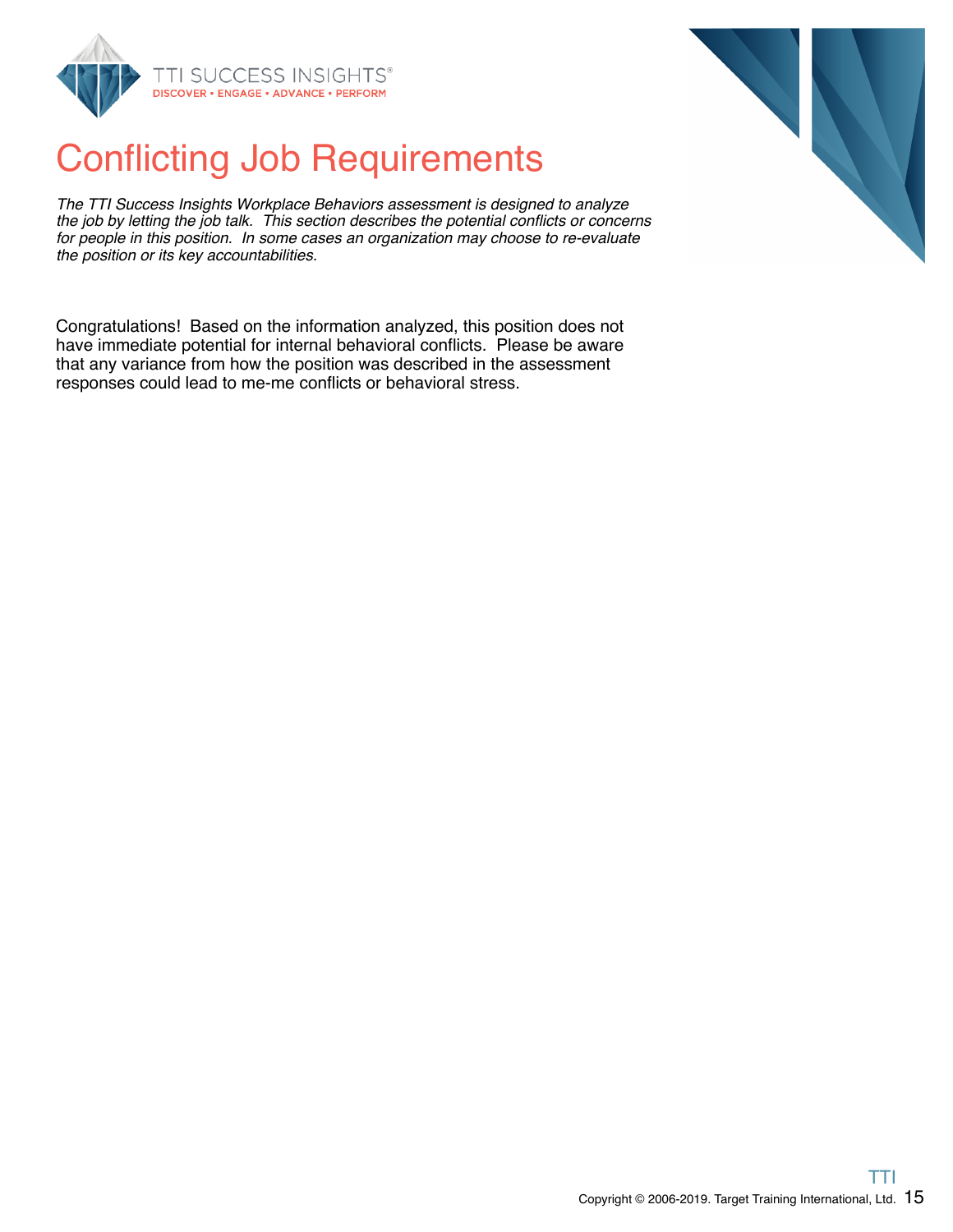

## Behavioral Hierarchy

This section is designed to give a visual understanding of the behavioral traits demanded of the position. The graphs below are in descending order from the highest rated behavioral traits required by the job to the lowest. This means the higher the score the more important that behavioral trait is to stress reduction and superior job performance.

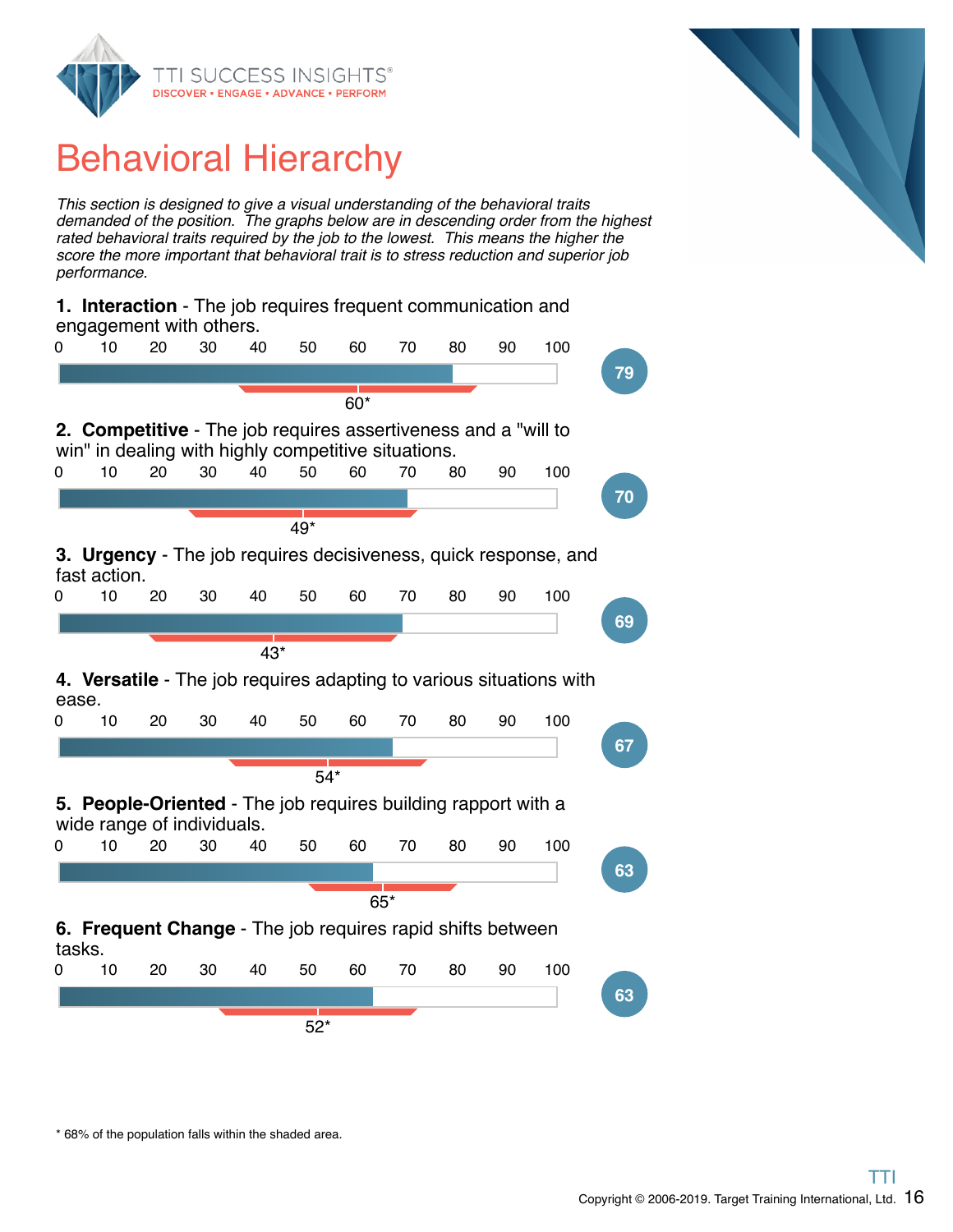

## Behavioral Hierarchy



\* 68% of the population falls within the shaded area. WB: 63-70-43-44 (13)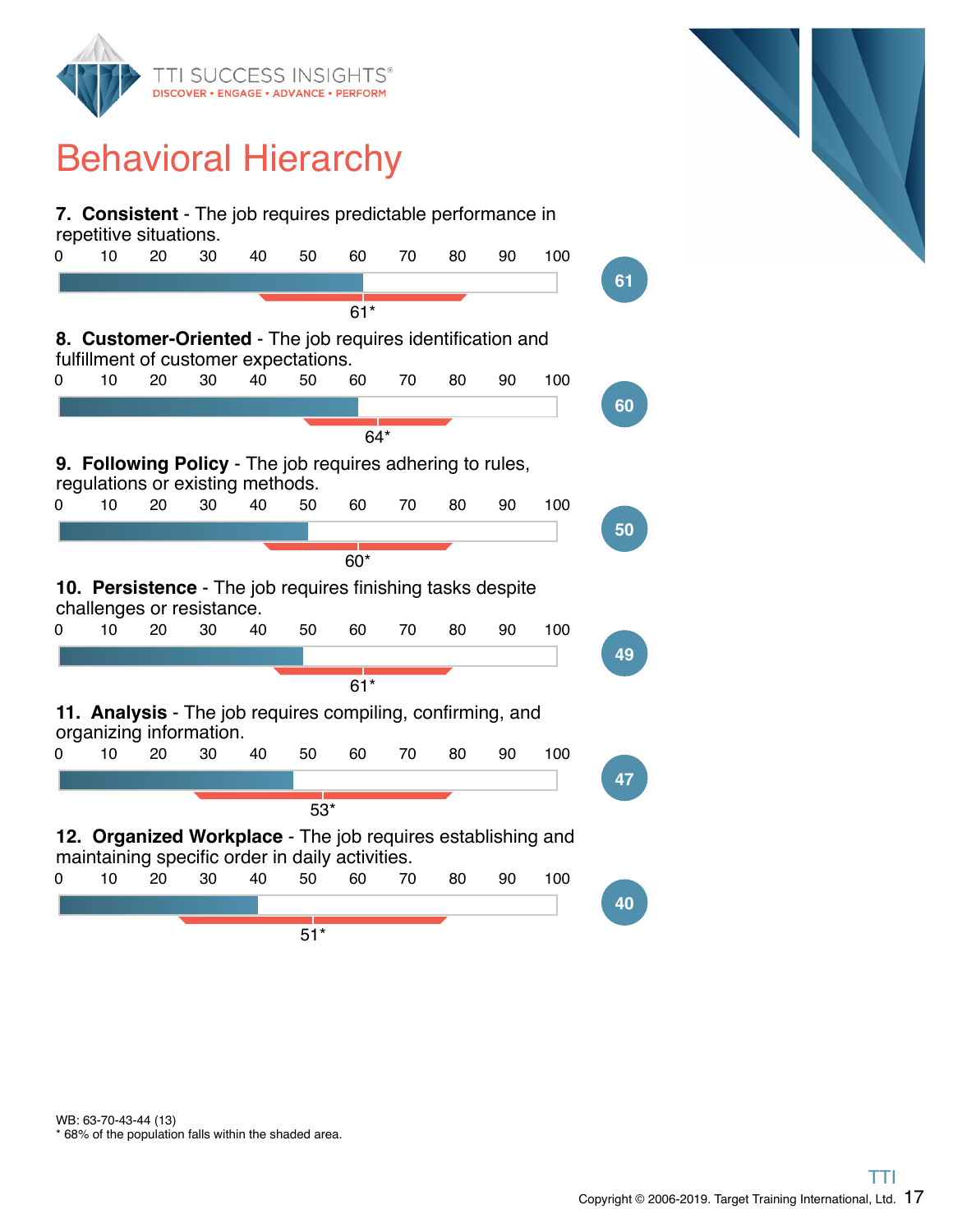

## Workplace Behaviors®

The following graph represents the score range of each behavioral factor for the identified position. The ranges are denoted by the highlighted areas.

#### **Sample Job Benchmark**

TTI 9-24-2019

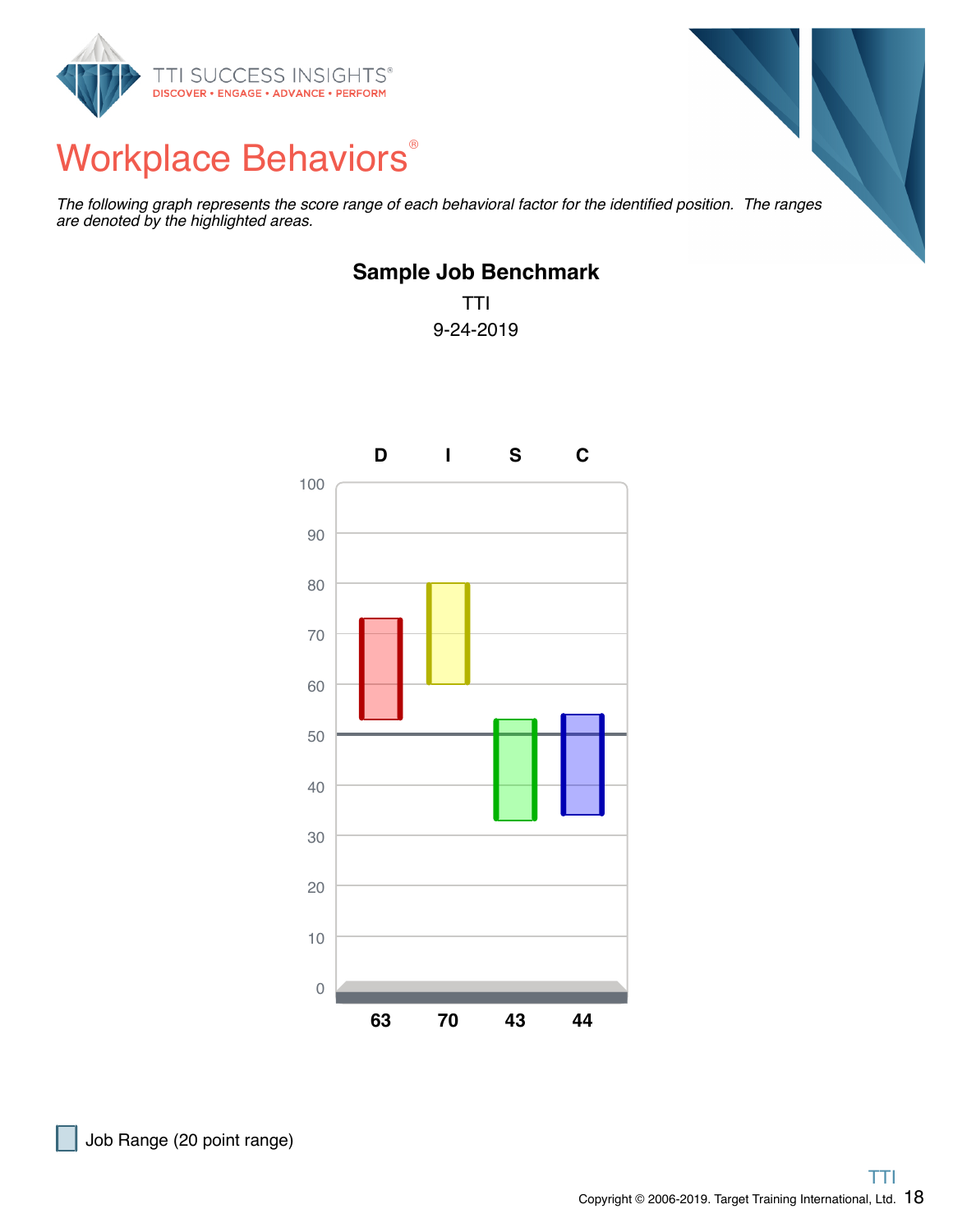

### The Success Insights<sup>®</sup> Wheel 9-24-2019



Workplace Behaviors: (13) PROMOTING PERSUADER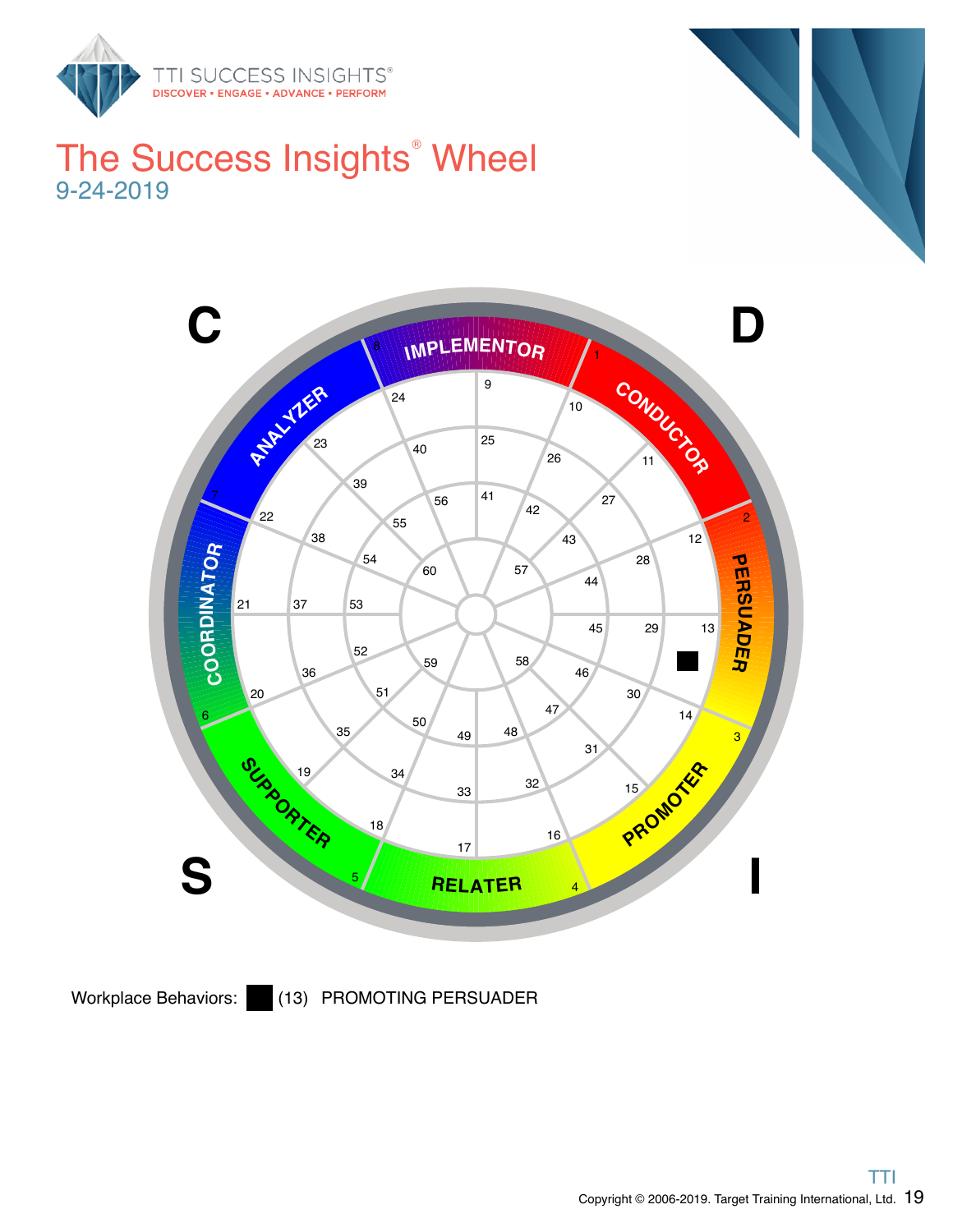



## Summary of Top Competencies

This section of the report focuses on competencies because they are usually more difficult to identify or assess than technical competencies or experience. Observing the behaviors people use to produce superior performance can provide insight into the demonstration of competencies. Seven (7) of the most important competencies required to produce superior performance are described below in terms of observable behaviors. The behaviors listed below each competency provide examples of some of the ways the competency is demonstrated. Read each behavior and check the ones that must be demonstrated to produce superior performance in the position. More importance is typically placed on those behaviors that must be demonstrated consistently on a daily, weekly or monthly basis.

- 1. Customer Focus: Anticipating, meeting and/or exceeding customer needs, wants and expectations.
	- Strives to anticipate, identify and understand customers' wants, needs  $\bullet$ and concerns.
	- Responds to customers with a sense of urgency.  $\bullet$
	- Follows through on customer requests.  $\bullet$
	- Is patient and courteous with customers.  $\bullet$
	- Resolves issues and complaints to the satisfaction of customers.  $\bullet$
	- Expends extraordinary effort to satisfy customers.
	- Develops relationships with customers.  $\bullet$
	- Partners with customers to assist them in achieving their objectives.
	- $\bullet$ Acts as an advocate for customers' needs.
	- $\bullet$ Takes professional risks for the sake of customers' needs.
- 2. Futuristic Thinking: Imagining, envisioning, projecting and/or creating what has not yet been actualized.
	- Demonstrates an ability to connect the dots and see the big picture.
	- Looks beyond the forces driving the current reality that may have long-term effects.
	- Utilizes foresight and intuitive perception as well as factual events to draw inferences.
	- Recognizes, supports and/or champions cutting-edge ideas.  $\bullet$
	- Anticipates future trends or events.  $\bullet$
	- Envisions possibilities others may not.  $\bullet$
	- Imagines and/or predicts changes in current reality based on deductive and conceptual reasoning.
	- Creates an environment where forward thinking is the norm not the exception.
	- Envisions ideas that may be seen as unobtainable by others.
	- Mentally lives in the future and does not allow current technology to cloud their vision.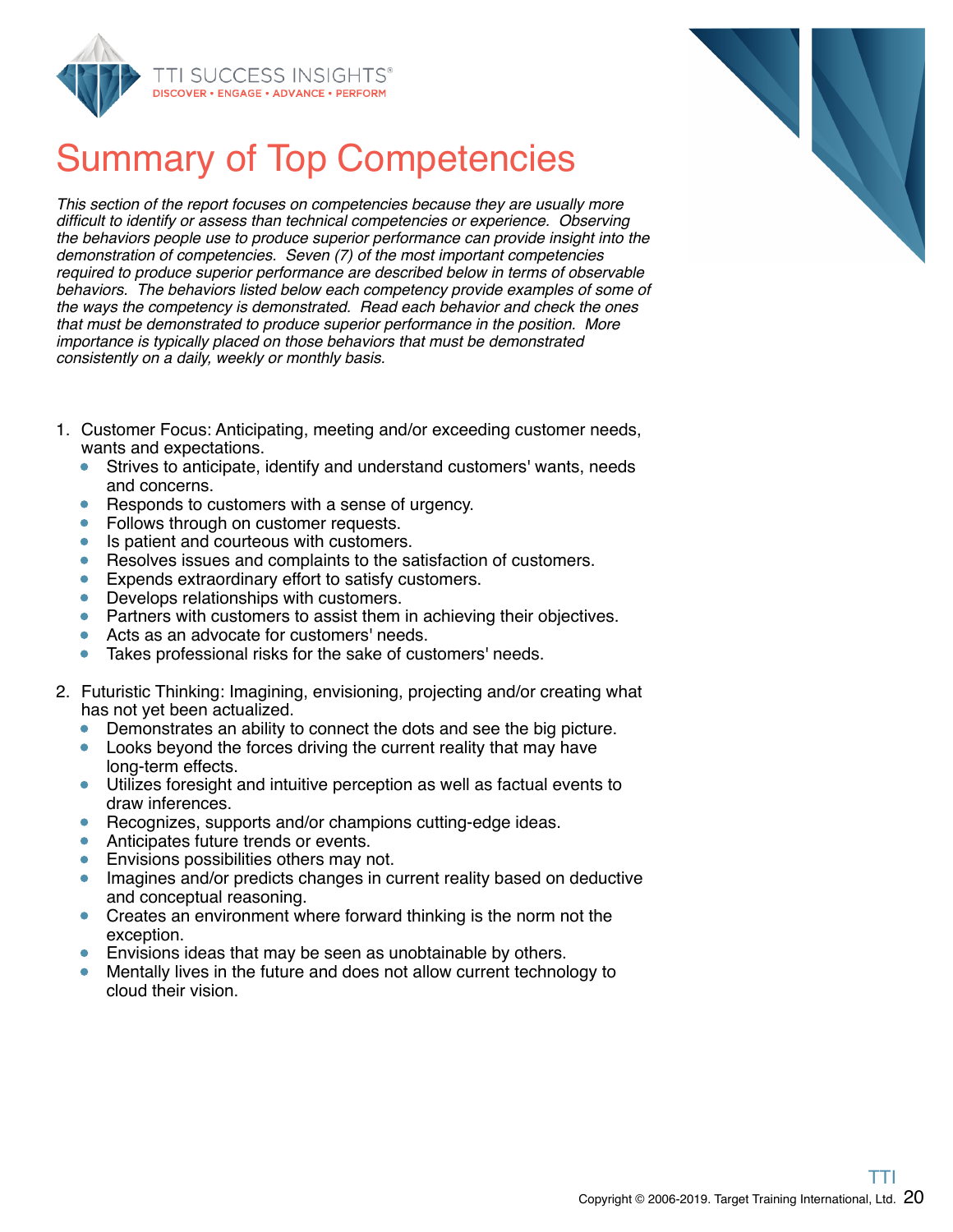

### Summary of Top Competencies

- 3. Flexibility: Readily modifying, responding and adapting to change with minimal resistance.
	- Responds promptly to shifts in direction, priorities and schedules.  $\bullet$
	- Demonstrates agility in accepting new ideas, approaches and/or methods.
	- Effective in shifting priorities and tasks.  $\bullet$
	- Modifies methods or strategies to fit changing circumstances.
	- Adapts personal style to work with different people.
	- Maintains productivity during transitions.  $\bullet$
	- $\bullet$ Embraces and/or champions a shift in activity.
	- Strives to adapt to situational demands.
	- Capable of changing or adjusting to meet particular or varied needs.
	- Able to step outside their comfort zone and try something they haven't done before.
- 4. Personal Accountability: Being answerable for personal actions.
	- Demonstrates the ability to self evaluate.
	- Strives to take responsibility for his actions.  $\bullet$
	- **Evaluates many aspects of his personal actions.**
	- Recognizes when he has made a mistake.
	- Accepts personal responsibility for outcomes.  $\bullet$
	- Utilizes feedback.
	- Observes and analyzes data to learn from mistakes.
	- $\bullet$ Sees new possibilities by examining personal performance.
	- Accepts responsibility for actions and results.  $\bullet$
	- Willing to take ownership of situations.  $\bullet$
- 5. Self Starting: Demonstrating initiative and willingness to begin working.
	- $\bullet$ Possesses a strong work ethic and belief in getting results.
	- Takes initiative and does whatever it takes to achieve objectives.
	- $\bullet$ Projects self-assurance in getting the task started.
	- Starts quickly to avoid setbacks.  $\bullet$
	- Asserts self in personal and professional life.
	- Willing to begin working regardless of circumstances.
	- Accepts personal responsibility for achieving personal and professional  $\bullet$ goals.
	- Functions effectively and achieves results regardless of circumstances.
	- Takes initiative and acts without waiting for direction.  $\bullet$
	- Displays self-confidence, conscientiousness, assertiveness, persistence and is achievement-oriented.

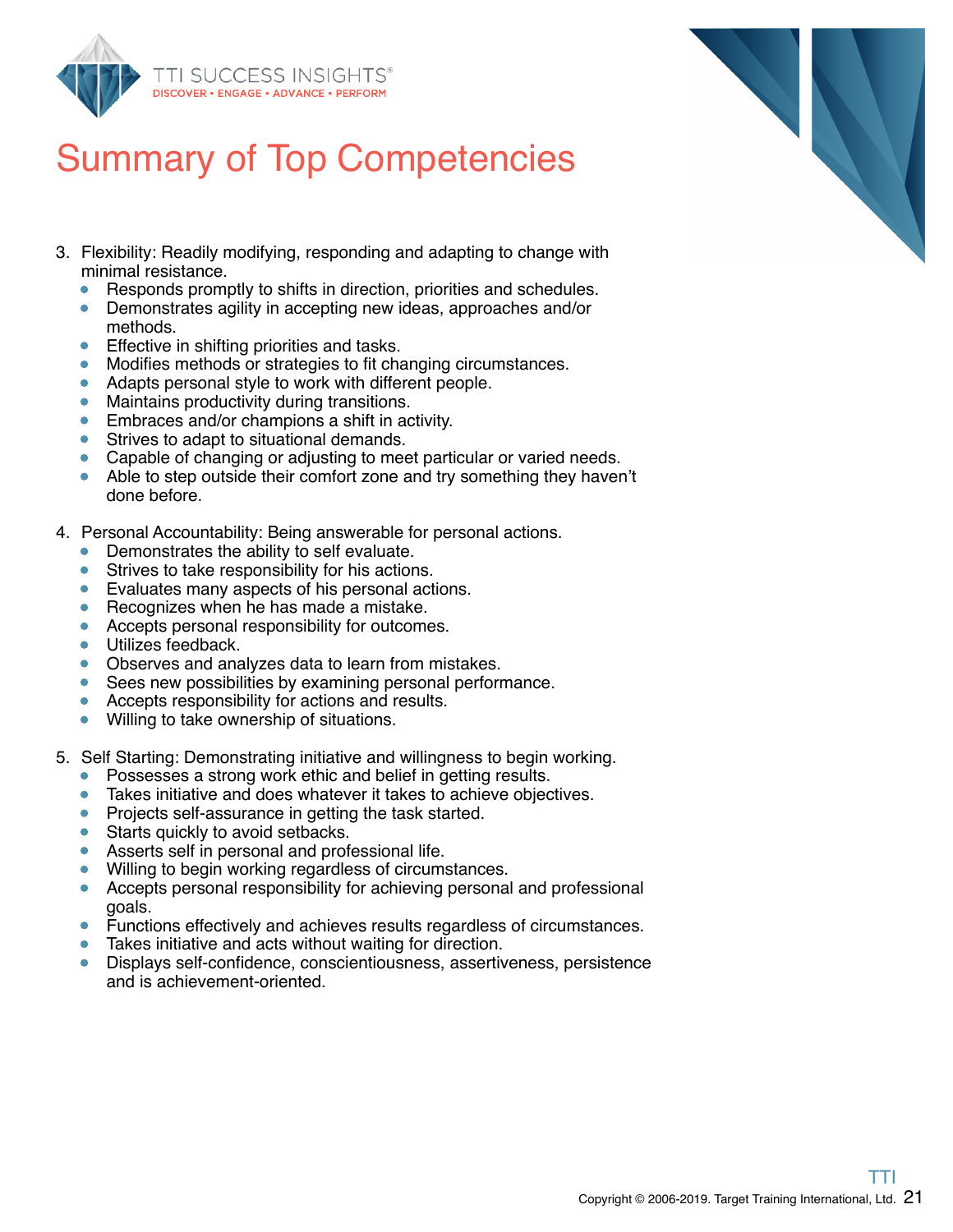



- 6. Resiliency: Quickly recovering from adversity.
	- $\bullet$ Demonstrates the ability to overcome setbacks.
	- $\bullet$ Strives to remain optimistic in light of adversity.
	- Evaluates many aspects of the situations to create a positive outcome.
	- Recognizes criticism is an opportunity to improve.
	- Accepts setbacks and looks for ways to progress.  $\bullet$
	- **Utilizes feedback to forge forward.**
	- Seeks to understand how certain obstacles can impact results.
	- Sees the unique opportunities by overcoming challenges.
	- $\bullet$ Swiftly works through the emotions and effects of stressful events.
	- Copes with the inevitable bumps in life.
- 7. Goal Orientation: Setting, pursuing and attaining goals, regardless of obstacles or circumstances.
	- Acts instinctively to achieve objectives without supervision.
	- Expends the necessary time and effort to achieve goals.
	- Recognizes and acts on opportunities to advance progress to meet  $\bullet$ goals.
	- Establishes and works toward ambitious and challenging goals.  $\bullet$
	- **•** Develops and implements strategies to meet objectives.
	- Measures effectiveness and performance to ensure results are attained.  $\bullet$
	- Acts with a determination to achieve goals.
	- Demonstrates persistence in overcoming obstacles to meet objectives.
	- Takes calculated risks to achieve results.
	- Employs a strategy that affects how they approach tasks and future projects.



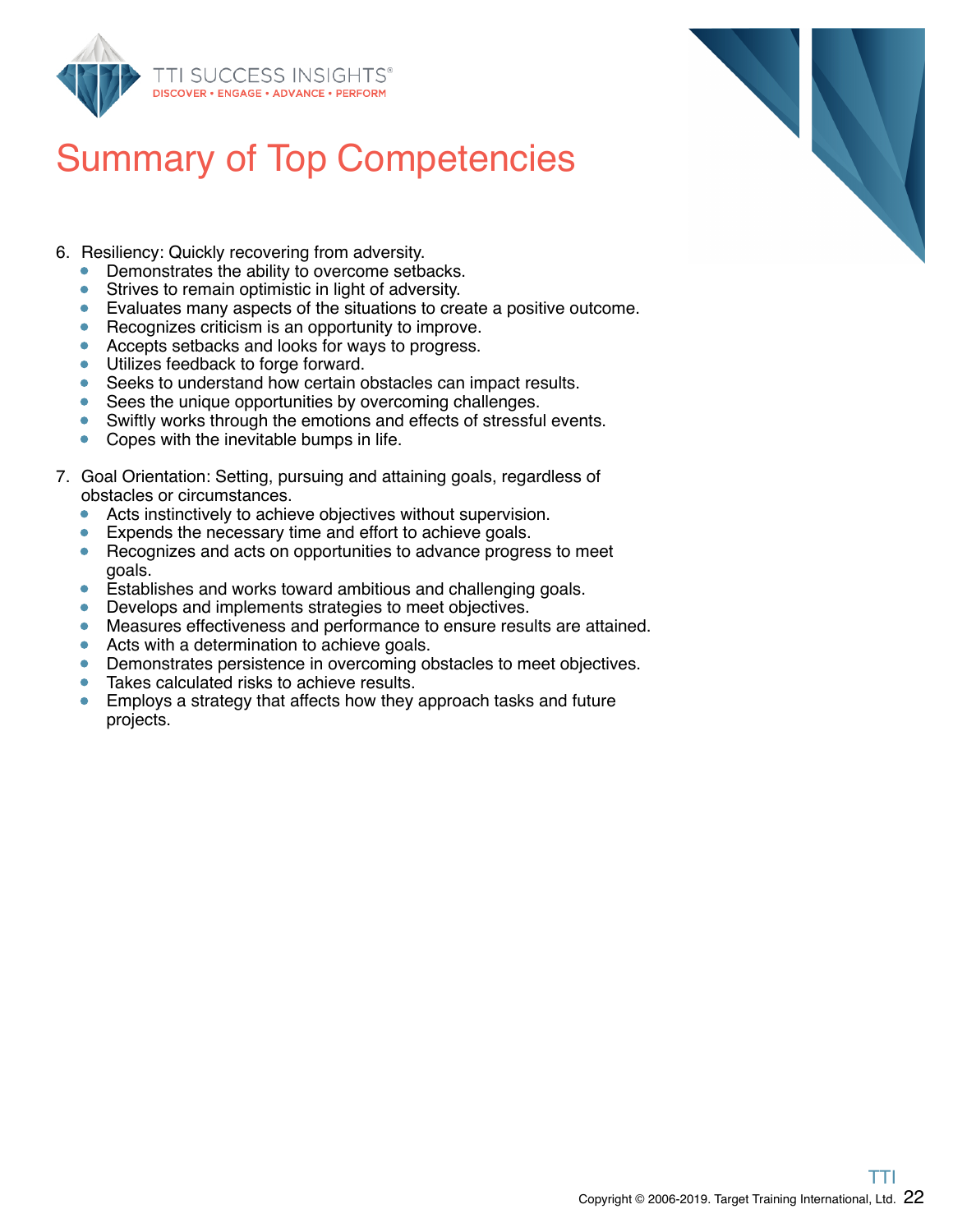

### Driving Forces Feedback

This section provides a brief description of the top four Driving Forces that are required for this position. These are the Driving Forces that will need to be demonstrated most often for superior performance.

- 1. Objective
	- This position is driven by the functionality and objectivity of their  $\bullet$ surroundings.
- 2. Structured
	- $\bullet$ This position is driven by traditional approaches, proven methods and a defined system for living.
- 3. Collaborative
	- This position is driven by being in a supporting role and contributing  $\bullet$ with little need for individual recognition.
- 4. Selfless
	- This position is driven by completing tasks for the greater good, with  $\bullet$ little expectation of personal return.

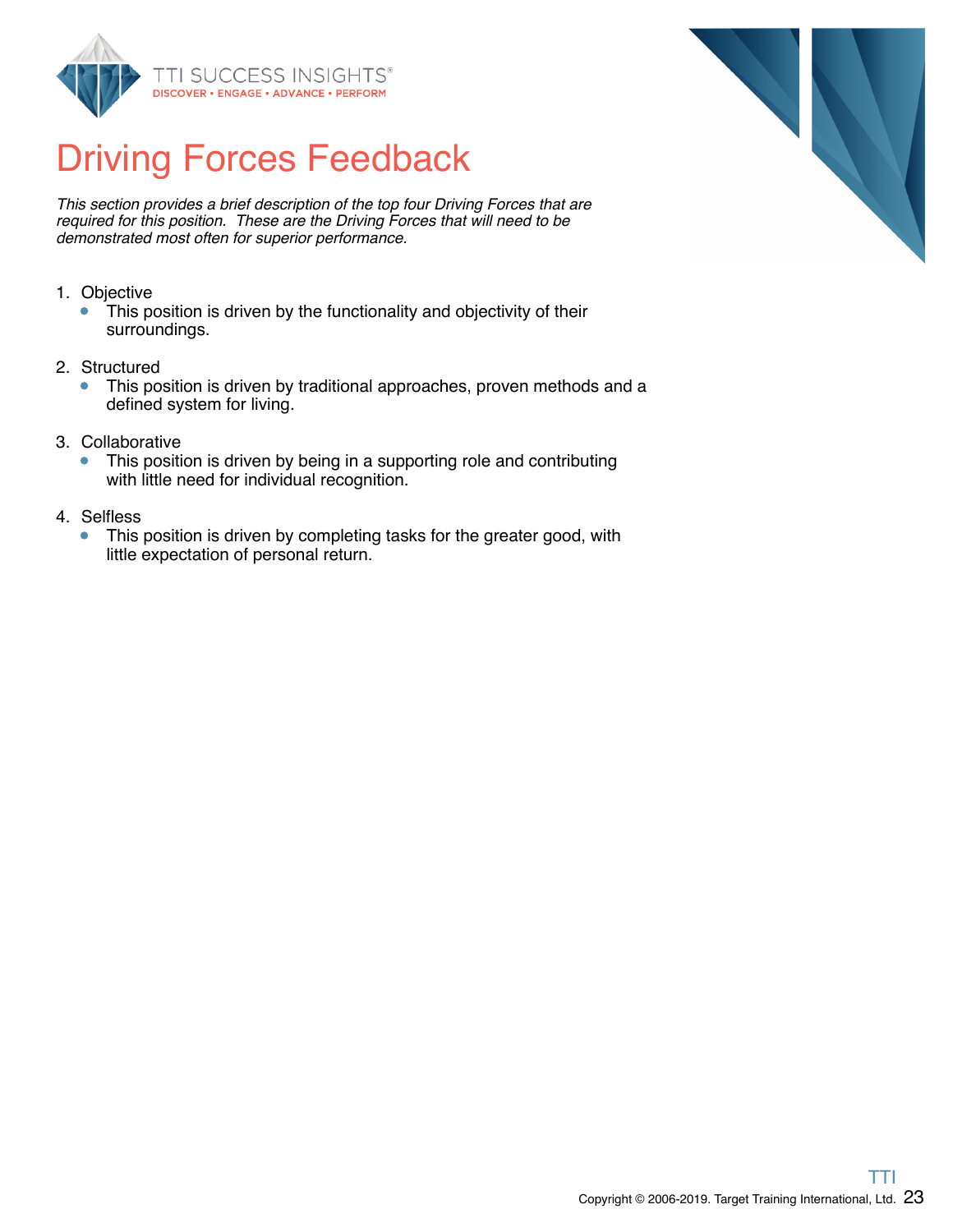

## Behavioral Feedback

This section provides a brief description of the top four Behaviors required for this position. These are the behaviors that will need to be demonstrated most often for superior performance.

- 1. Interaction
	- The job requires frequent communication and engagement with others.
- 2. Competitive
	- The job requires assertiveness and a "will to win" in dealing with highly  $\bullet$ competitive situations.
- 3. Urgency
	- The job requires decisiveness, quick response, and fast action.
- 4. Versatile
	- The job requires adapting to various situations with ease.  $\bullet$

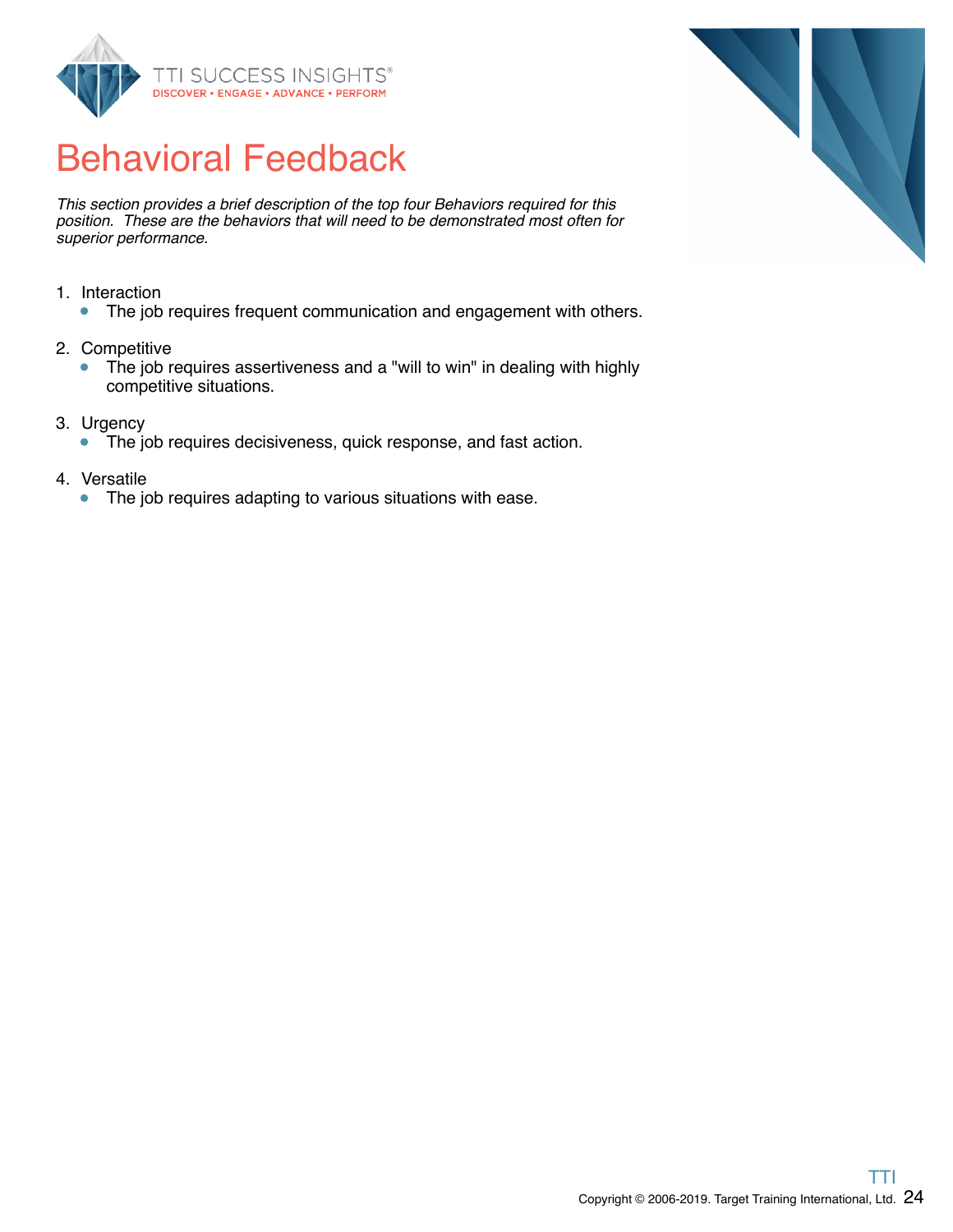

Below are suggested interview questions on each of the top seven competencies. Use these as a guide to write questions that could be more job-specific. Once the list is completed, assure that all candidates respond to the same questions.

- 1. Customer Focus: Anticipating, meeting and/or exceeding customer needs, wants and expectations.
	- Give me an example of when you went out of your way for a customer.  $\bullet$
	- What was the outcome?
	- Describe the most difficult customer you've ever had to deal with and how you handled them.
	- Describe a situation when you were given outstanding customer service.
	- ò What made it stand out?
	- Describe a situation when you felt a particularly demanding customer may have been trying to take advantage of you or the organization.
	- What was the outcome?
	- Give me an example of a situation when you improved the level of customer service in your organization.
	- What did you do to improve it?
	- What was the outcome?
	- Give me an example of when you were given special recognition or acknowledgement for going the extra mile to satisfy a customer.
	- Question: Describe a situation when you took a stand for a customer.  $\bullet$
- 2. Futuristic Thinking: Imagining, envisioning, projecting and/or creating what has not yet been actualized.
	- Describe a situation when you were correct in seeing a future trend that others didn't.
	- $\bullet$ What reaction did you have to those who did not see the trend?
	- Give me an example of when you predicted something that would happen in your department, organization or industry.
	- What caused you to make that prediction?  $\bullet$
	- What was the most "far-out" concept you've ever had or supported?  $\bullet$
	- Why did you believe in it?  $\bullet$
	- What was the outcome?
	- What, in your opinion, are the trends or events that could impact this  $\bullet$ organization and its industry?
	- Give me an example of an idea you had that others thought was too far out but has since proved to be visionary.
	- Describe a situation when you maintained your commitment to a futuristic idea or venture even though others predicted failure.

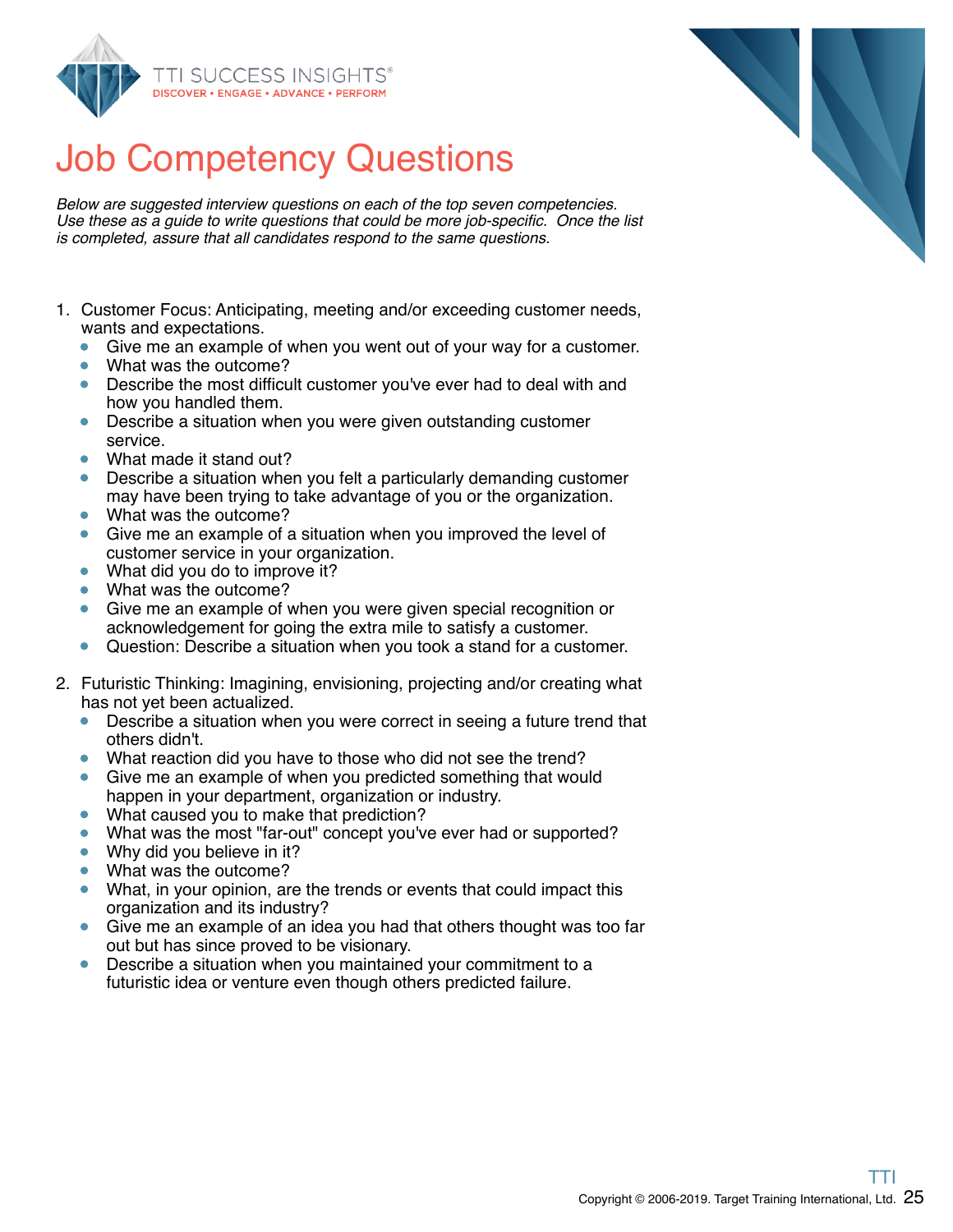

- 3. Flexibility: Readily modifying, responding and adapting to change with minimal resistance.
	- Give me an example of when you were forced to change priorities or  $\bullet$ direction.
	- How did you feel when you were first confronted with this change?
	- Describe a time when there was an extraordinary amount of change in your life.
	- How did you handle it?
	- Describe a situation when you were a part of or an architect of a change.
	- What were the barriers to implementing the change and how did you get beyond them?
	- What was the reaction of others?
	- What was the outcome?
	- Give me an example of when you were one of the first to get on board when a major change was introduced.
	- Describe a situation when you were acknowledged for your ability to  $\bullet$ adapt quickly to a change.
- 4. Personal Accountability: Being answerable for personal actions.
	- Describe a situation when you made a mistake and had to deal with the  $\bullet$ consequences.
	- What reaction did you have to this situation?
	- Give me an example of when you identified something that went wrong in your department, organization or industry.
	- What caused you to identify the problem?
	- What, in your opinion, are the consequences when people try to hide a mistake?
	- Describe a work situation when something good came from admitting a failure.
	- What caused you to take this approach?
	- Describe a situation where a failure occurred and who was at fault.  $\bullet$
	- What was the solution?
	- Give me an example of when you had to defend your actions.

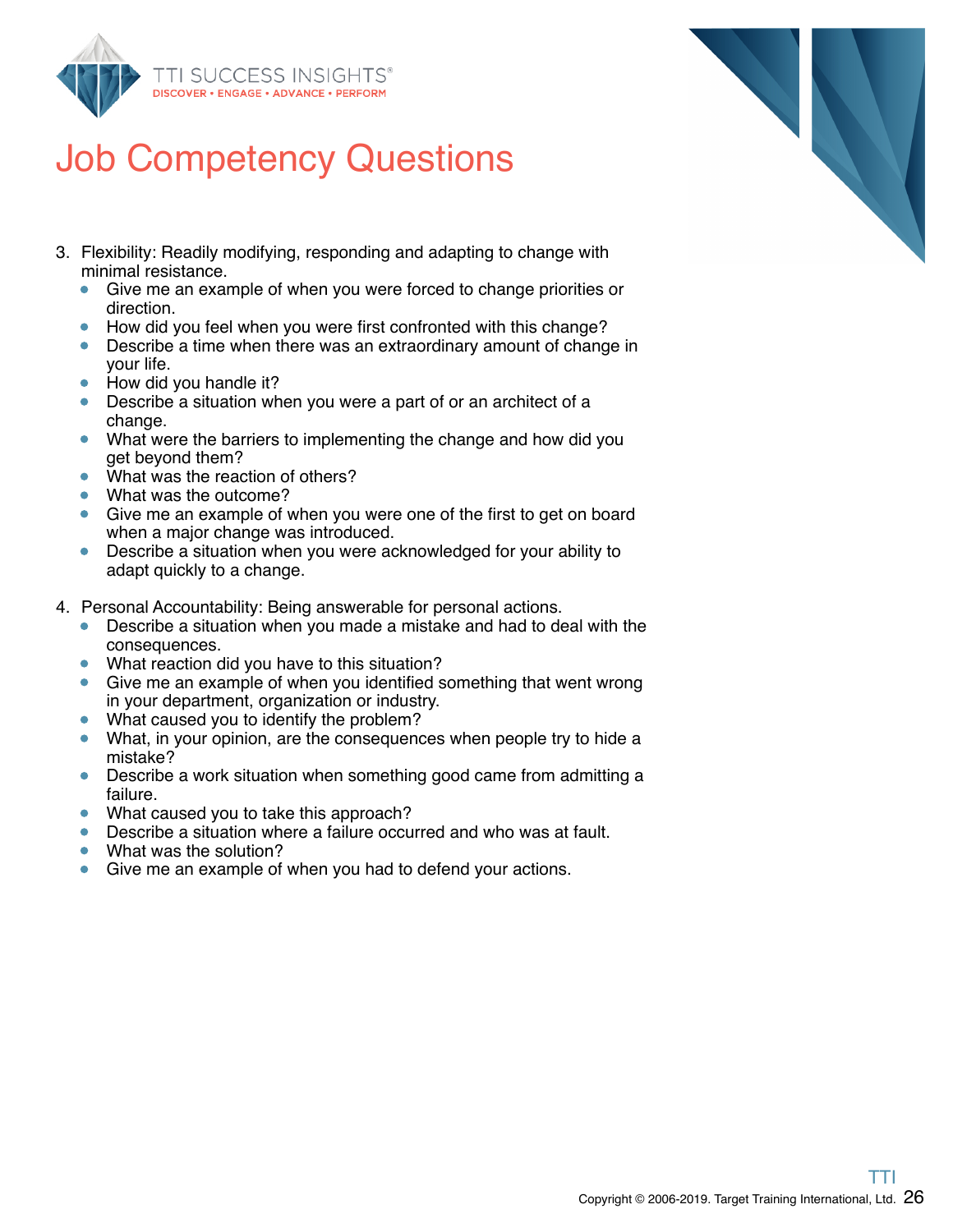

- 5. Self Starting: Demonstrating initiative and willingness to begin working.
	- Why is it important for you to jump in and get started?
	- Give an example of when you were able to accomplish something others didn't believe you could.
	- What allowed you to accomplish it?
	- Describe a time when getting started quickly allowed you to accomplish  $\bullet$ a difficult task.
	- What were your thoughts during this time?
	- Describe a situation when other peoples' procrastination allowed you to  $\bullet$ excel.
	- How did that impact the organization?  $\bullet$
	- What happened next?
	- Describe how taking initiative has affected your career.
	- Describe a difficult circumstance you had to overcome to get a project started.
- 6. Resiliency: Quickly recovering from adversity.
	- Describe a situation when you overcame a challenge to positively impact the organization.
	- What was the reaction to this impact?
	- Describe a situation when the only way you could accomplish a goal was to confront a negative situation.
	- What were the outcomes?
	- What, in your opinion, are the consequences when you let an adverse situation get the best of you?
	- What obstacles did you have to overcome during a successful venture?  $\bullet$
	- Give an example of when you were able to facilitate a dramatic shift to overcome a major setback.
	- Describe a situation where a failure occurred because someone could not handle personal criticism.
	- What could they have done differently?
	- Describe a situation when you accomplished something significant as a result of overcoming adversity.

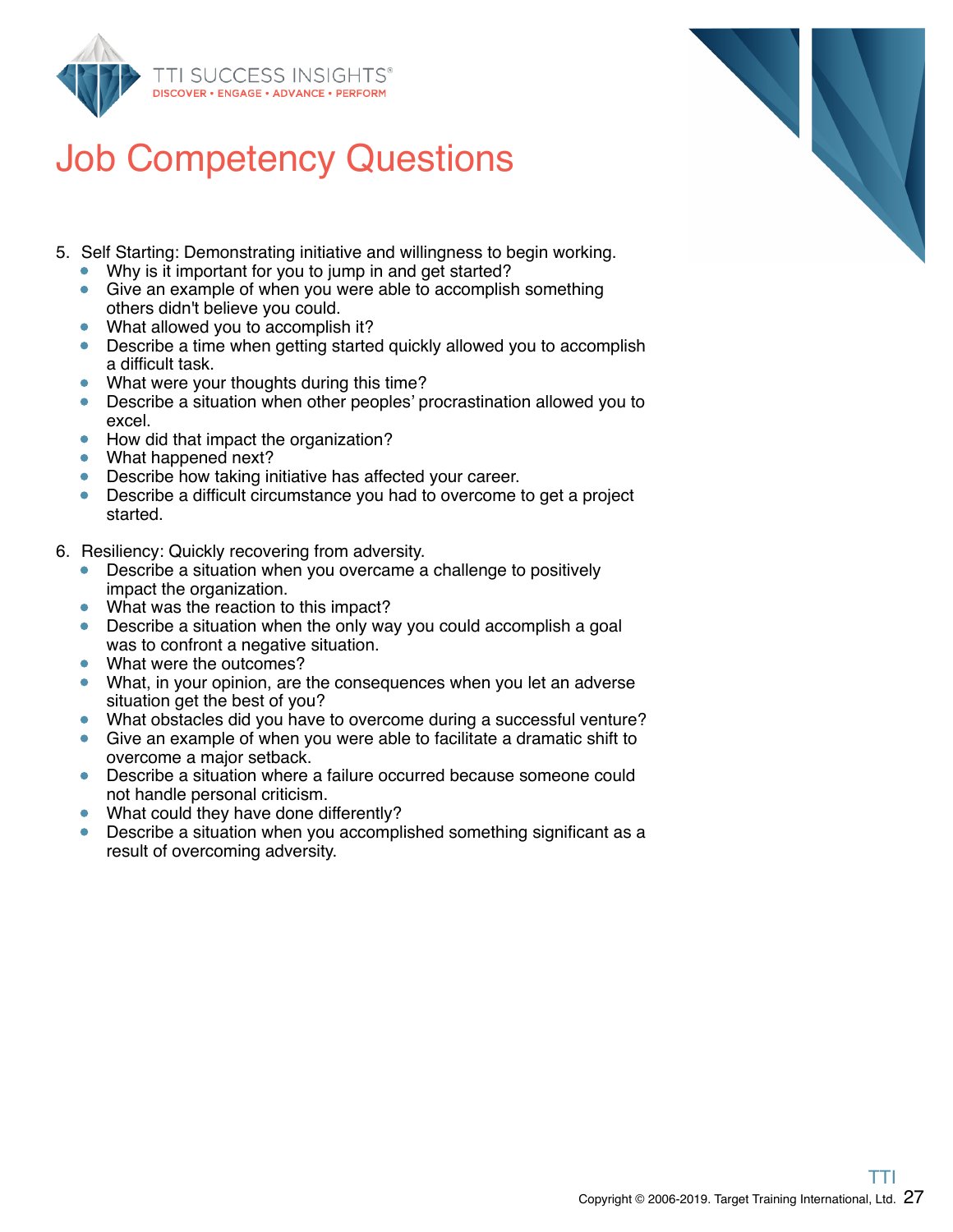

- 7. Goal Orientation: Setting, pursuing and attaining goals, regardless of obstacles or circumstances.
	- $\bullet$ Give me an example of the most significant professional goal you have met.
	- How did you achieve it?  $\bullet$
	- What were the obstacles?
	- How did you overcome them?
	- Give me an example of when you took a risk to achieve a goal.
	- What was the outcome?
	- What are your future professional goals?
	- How do you plan to achieve them?  $\bullet$
	- What might keep you from achieving them?
	- $\bullet$ Tell me about a time when you overcame great obstacles to achieve something significant.
	- Give me an example of when you achieved something by your persistence that others couldn't.

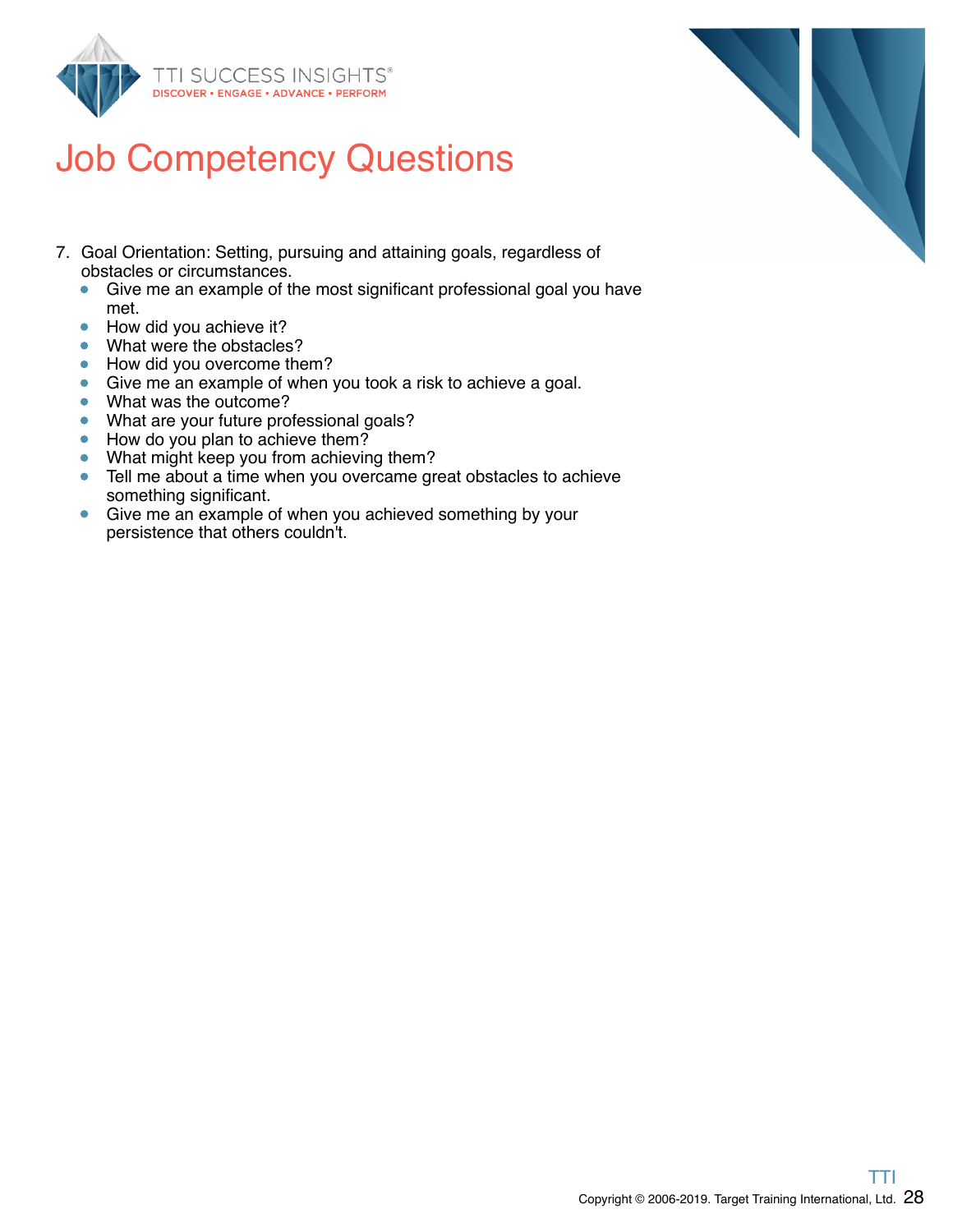

### Driving Forces Questions

Read the following suggested interview questions as they relate to the rewards/culture environment of the job. Modify the questions to be more job-specific and ensure all candidates are asked the same questions.

- 1. Objective: People who are driven by the functionality and objectivity of their surroundings.
	- How would you rank the importance of functionality and the opportunity to be objective? How do you utilize your unique objective side?
	- Within your work environment, what single event, problem and/or unexpected situation has the potential to throw off your balance more than anything else?
	- Describe how you would feel if you were to discover an organization you worked for was focused on the customer experience and did not understand the effects on tangible outcomes. How would you express your concerns?
	- Describe an experience where you worked in a chaotic environment. What was the impact on your performance?
- 2. Structured: People who are driven by traditional approaches, proven methods and a defined system for living.
	- Do you see the world as black and white or gray? Give an example when this was the case.
	- How do you feel about having consistent systems and proven methods in your work environment? Why?
	- How important is it to foster and protect principles and beliefs to ensure consistency throughout the organization? Why?
	- $\bullet$ Do you sometimes feel that things would be easier and better if there were fewer rules and procedures? Please elaborate.
- 3. Collaborative: People who are driven by being in a supporting role and contributing with little need for individual recognition.
	- What role does being in control of a situation play in your job satisfaction? How important is it for you to control your work environment?
	- How important is advancing your position? Would you be interested in a job that gave you the opportunity to create your own path for advancement?
	- Are you more comfortable as a team leader or a team member? Why?
	- Are you able to go with the flow, or do you need to have a strategic  $\bullet$ approach? Give an example.

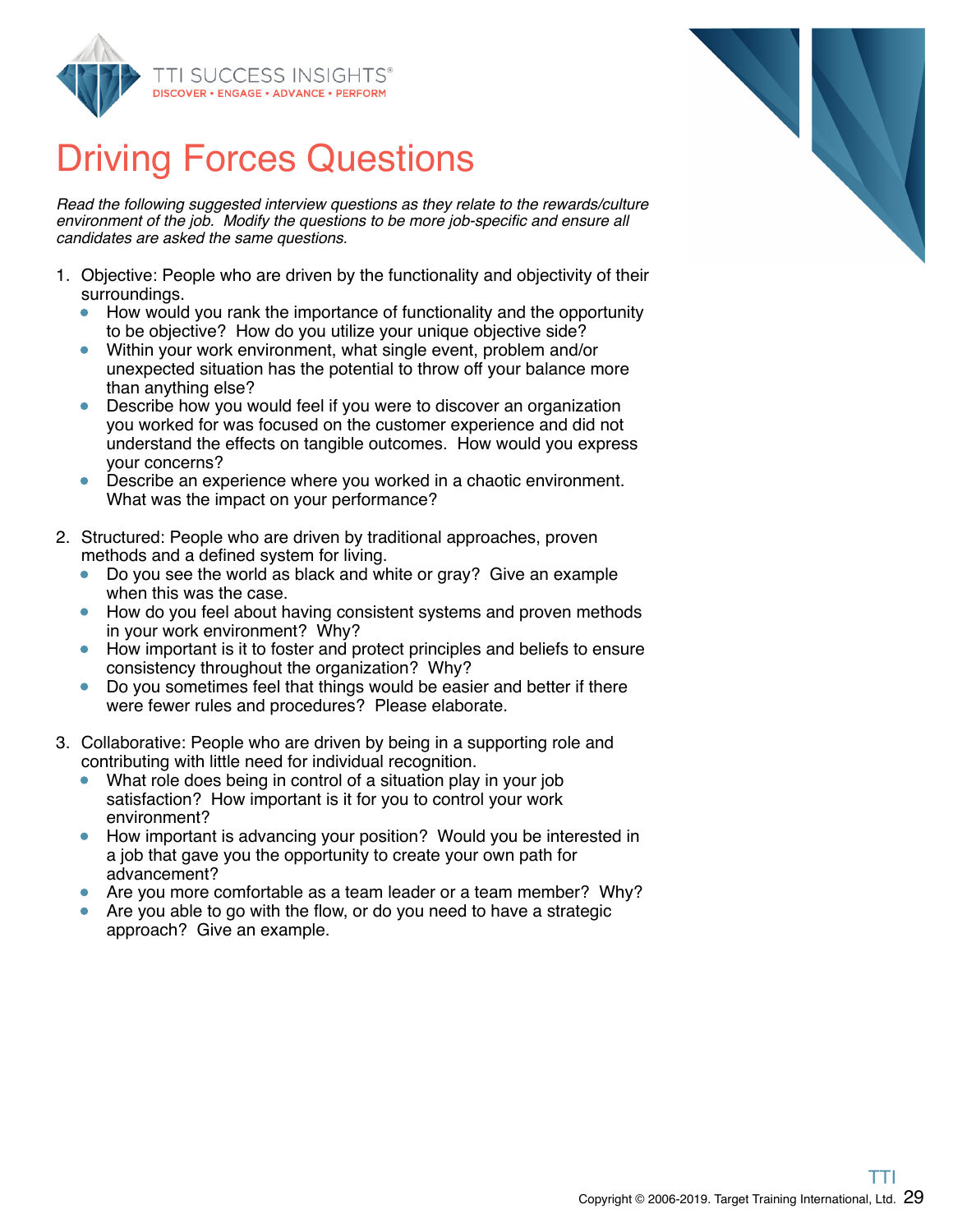

### Driving Forces Questions

- 4. Selfless: People who are driven by completing tasks for the sake of completion, with little expectation of personal return.
	- What do you consider to be more important, completing a task or  $\bullet$ maximizing the resources involved in the process? Give an example when you did this.
	- How much do you focus on finances? Where would you like to be in 5  $\bullet$ years? 10 years? Why?
	- What role does earning a significant income play in your job choices?  $\bullet$
	- Do you take on a task based on the return on investment or for the sake  $\bullet$ of getting it done? Why?

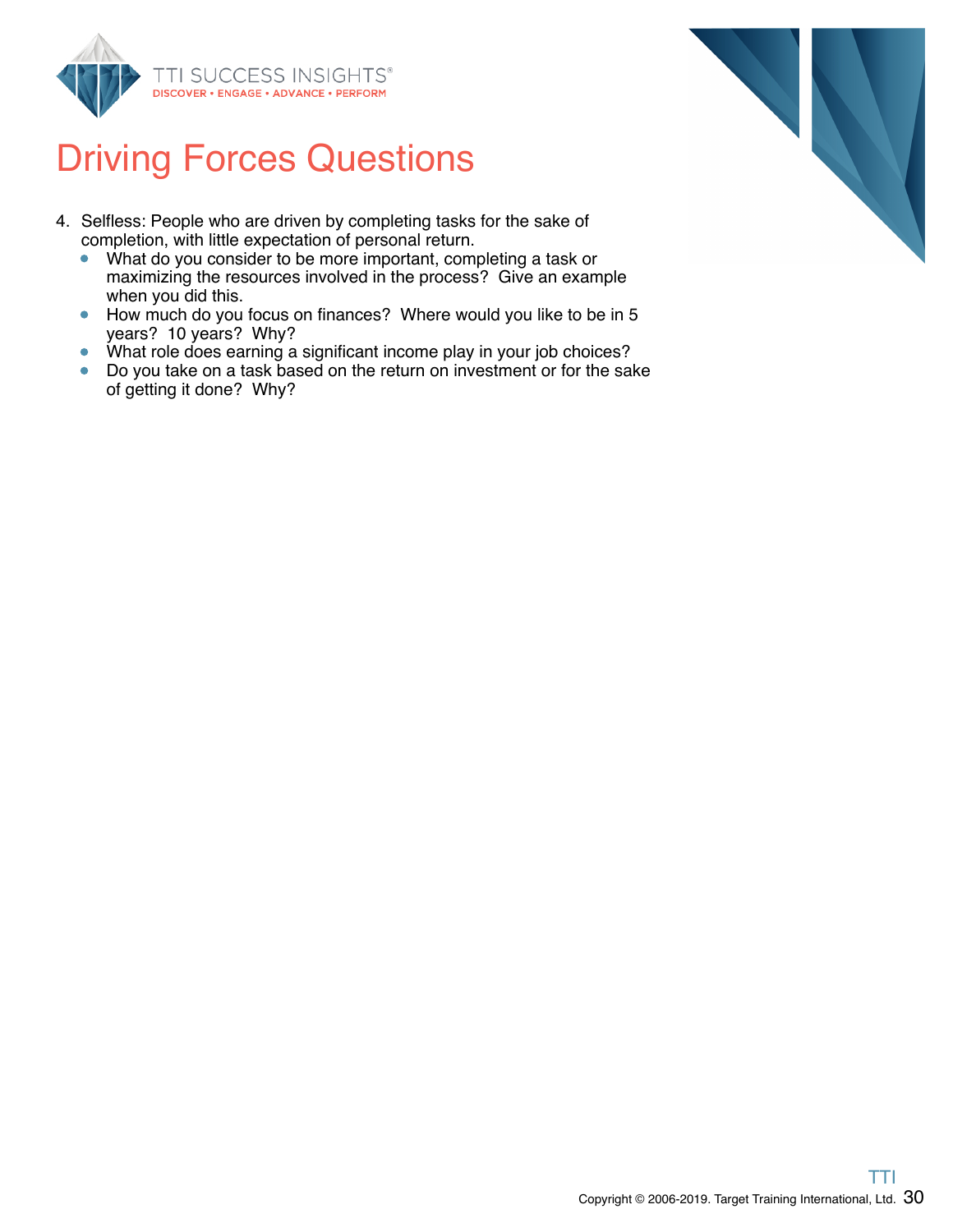

### Behavioral Questions

Read the following suggested interview questions as they relate to the most desired behavioral traits to perform the job. Modify the questions to be more job-specific and assure that all candidates are asked the same questions.

- 1. Interaction: The job requires frequent communication and engagement with others.
	- $\bullet$ How do you handle frequent interruptions by other people? How about your response to people who ask you question after question?
	- Are you more comfortable with details or people with the big picture or with bits of data?
- 2. Competitive: The job requires assertiveness and a "will to win" in dealing with highly competitive situations.
	- How demanding are you of yourself and others? Do you think you are sometimes too demanding? Give me an example of a job situation where being demanding helped achieve the goal. Did it lead to other problems? Would others ever describe you as aggressive? Pushy? Why?
	- How important is winning to you? How do you define winning? Give me an example of a situation where you felt you were going to lose. How did it feel? How did you handle it?
- 3. Urgency: The job requires decisiveness, quick response, and fast action.
	- When faced with a deadline, how do you respond?
	- How important is it to you to have all the facts before proceeding? Give me an example of a time when you didn't have all the facts and you proceeded anyway. How did you feel? How did the it work out?
- 4. Versatile: The job requires adapting to various situations with ease.
	- Are you patient or impatient? Give me an example of how you handle slower-moving people. Would you consider yourself to be opinionated? Strong-willed? Explain.
	- How important is it for you to be systematic? Describe a system you have set up, used and been successful with in any previous job you have had.

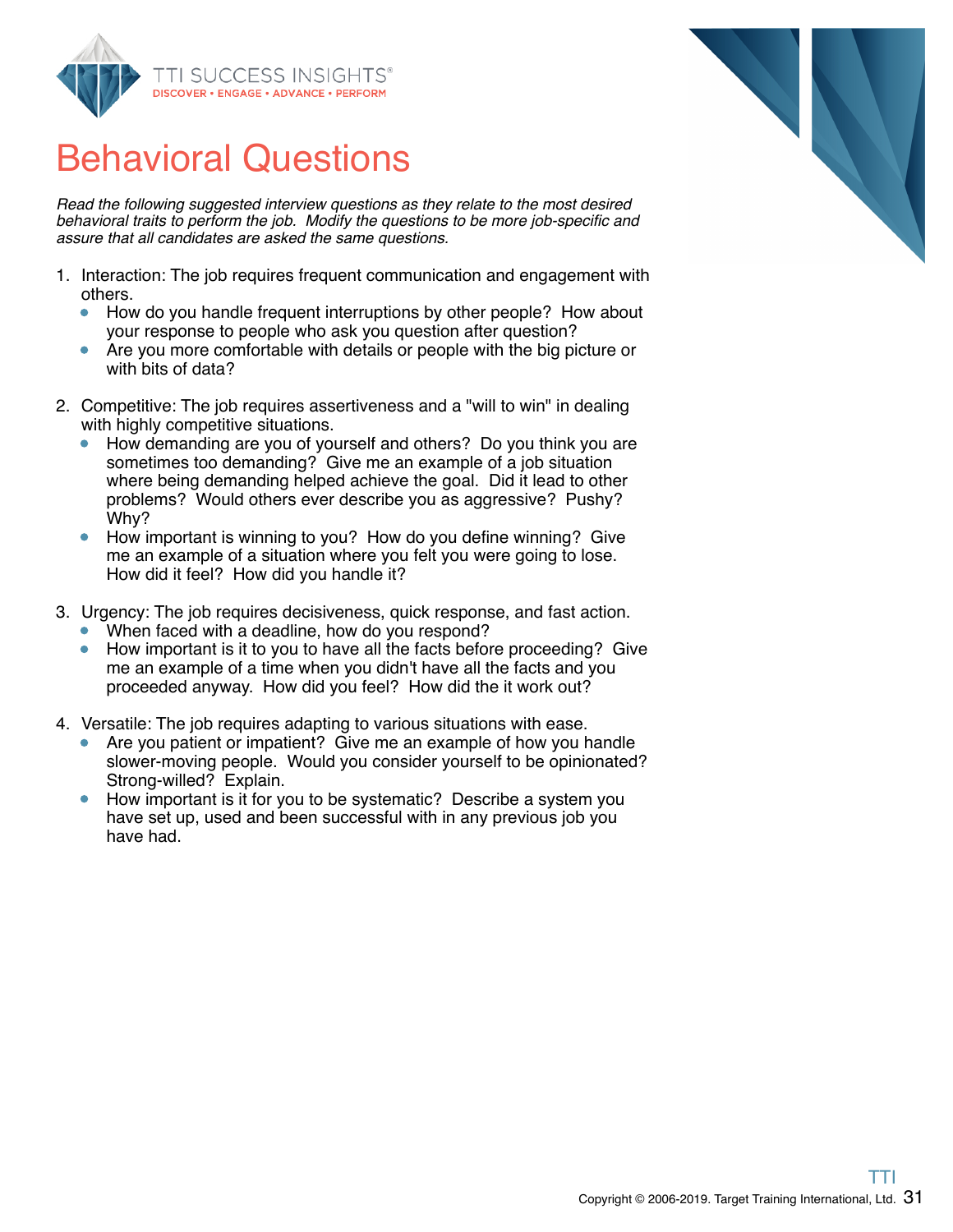

### Job Competency Composite

|                         | <b>HIERARCHY</b>                     | $\mathbf c$ | R <sub>1</sub> | R <sub>2</sub> | R <sub>3</sub> | R <sub>4</sub> | R <sub>5</sub> |
|-------------------------|--------------------------------------|-------------|----------------|----------------|----------------|----------------|----------------|
| $\mathbf{1}$            | <b>Customer Focus</b>                | 86          | 81             | 88             | 88             | 94             | 81             |
| $\overline{2}$          | <b>Futuristic Thinking</b>           | 85          | 88             | 81             | 75             | 94             | 88             |
| 3                       | Flexibility                          | 81          | 81             | 81             | 62             | 100            | 81             |
| $\overline{\mathbf{4}}$ | <b>Personal Accountability</b>       | 77          | 81             | 69             | 75             | 81             | 81             |
| 5                       | <b>Self Starting</b>                 | 75          | 81             | 56             | 62             | 94             | 81             |
| 6                       | Resiliency                           | 75          | 69             | 62             | 88             | 88             | 69             |
| 7                       | <b>Goal Orientation</b>              | 71          | 75             | 44             | 75             | 88             | 75             |
| 8                       | Negotiation                          | 71          | 75             | 62             | 75             | 69             | 75             |
| 9                       | Creativity and Innovation            | 70          | 81             | 81             | 19             | 88             | 81             |
| 10                      | <b>Continuous Learning</b>           | 68          | 75             | 38             | 62             | 88             | 75             |
| 11                      | Planning and Organizing              | 68          | 50             | 69             | 81             | 88             | 50             |
| 12                      | <b>Decision Making</b>               | 66          | 44             | 81             | 69             | 94             | 44             |
| 13                      | <b>Project Management</b>            | 66          | 56             | 62             | 69             | 88             | 56             |
| 14                      | <b>Understanding Others</b>          | 64          | 56             | 75             | 44             | 88             | 56             |
| 15                      | <b>Appreciating Others</b>           | 62          | 50             | 69             | 62             | 81             | 50             |
| 16                      | <b>Interpersonal Skills</b>          | 61          | 50             | 62             | 50             | 94             | 50             |
| 17                      | <b>Conceptual Thinking</b>           | 60          | 50             | 75             | 56             | 69             | 50             |
| 18                      | <b>Teamwork</b>                      | 59          | 50             | 62             | 56             | 75             | 50             |
| 19                      | <b>Time and Priority Management</b>  | 57          | 31             | 81             | 50             | 94             | 31             |
| 20                      | <b>Employee Development/Coaching</b> | 56          | 50             | 50             | 50             | 81             | 50             |
| 21                      | <b>Conflict Management</b>           | 55          | 38             | 50             | 50             | 100            | 38             |
| 22                      | Leadership                           | 54          | 19             | 69             | 100            | 62             | 19             |
| 23                      | Diplomacy                            | 53          | 19             | 62             | 69             | 94             | 19             |
| 24                      | <b>Problem Solving</b>               | 50          | 19             | 56             | 56             | 100            | 19             |
| 25                      | Influencing Others                   | 40          | 38             | 25             | 31             | 69             | 38             |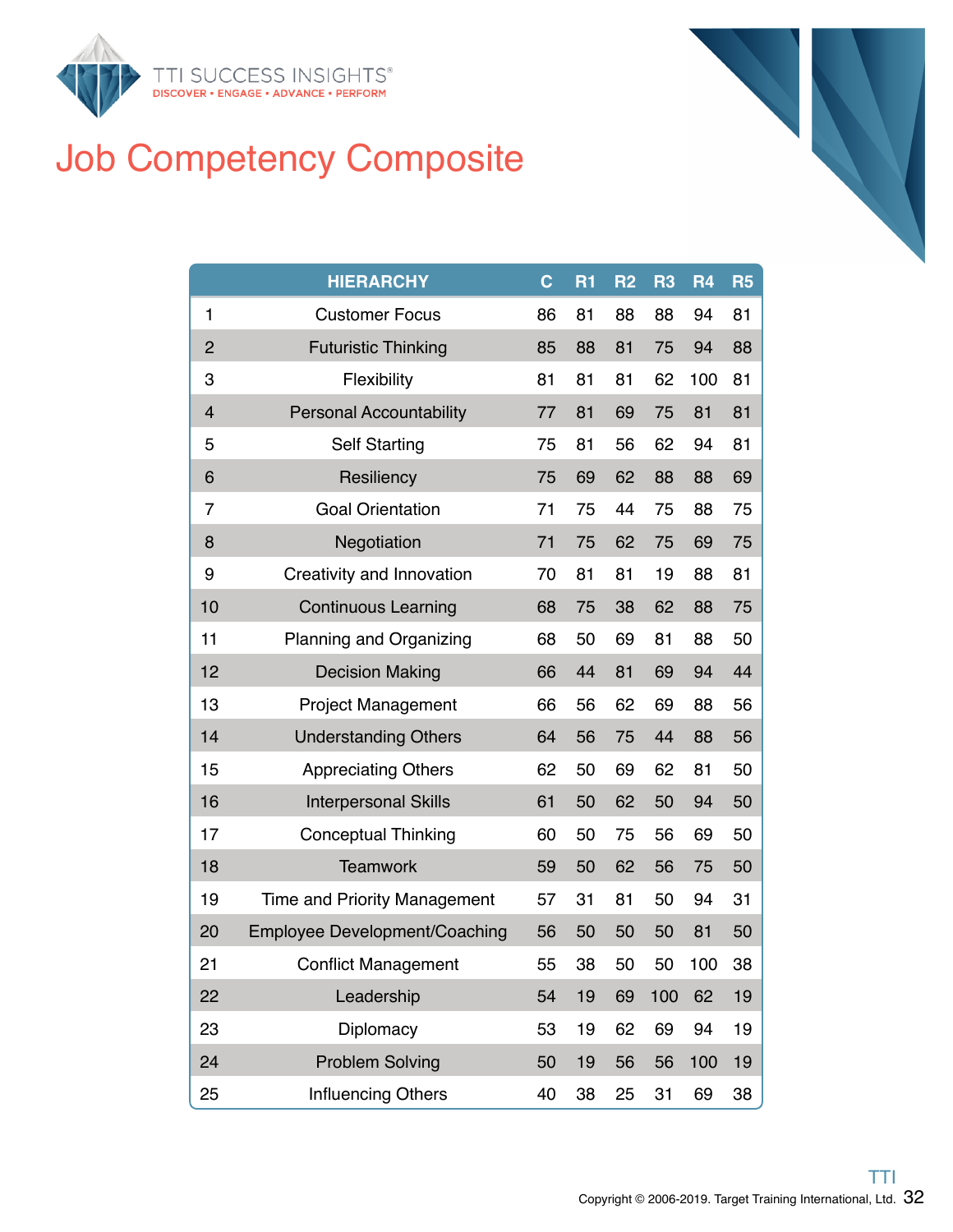

## Driving Forces Composite

|                | <b>DRIVING FORCES</b> | $\mathbf C$ | R <sub>1</sub> | R <sub>2</sub> | R3 | R4 | R <sub>5</sub> |
|----------------|-----------------------|-------------|----------------|----------------|----|----|----------------|
| 1              | Objective             | 50          | 52             | 25             | 52 | 71 | 52             |
| 2              | Structured            | 49          | 27             | 54             | 77 | 62 | 27             |
| 3              | Collaborative         | 47          | 31             | 77             | 40 | 54 | 31             |
| $\overline{4}$ | <b>Selfless</b>       | 45          | 52             | 21             | 44 | 56 | 52             |
| 5              | Instinctive           | 44          | 38             | 50             | 40 | 56 | 38             |
| 6              | Intentional           | 44          | 58             | 10             | 42 | 52 | 58             |
| 7              | Altruistic            | 42          | 31             | 77             | 38 | 33 | 31             |
| 8              | Commanding            | 41          | 60             | 8              | 48 | 31 | 60             |
| 9              | Resourceful           | 38          | 29             | 65             | 38 | 27 | 29             |
| 10             | Intellectual          | 35          | 44             | 27             | 40 | 19 | 44             |
| 11             | Harmonious            | 32          | 25             | 58             | 33 | 17 | 25             |
| 12             | Receptive             | 30          | 46             | 31             | 10 | 19 | 46             |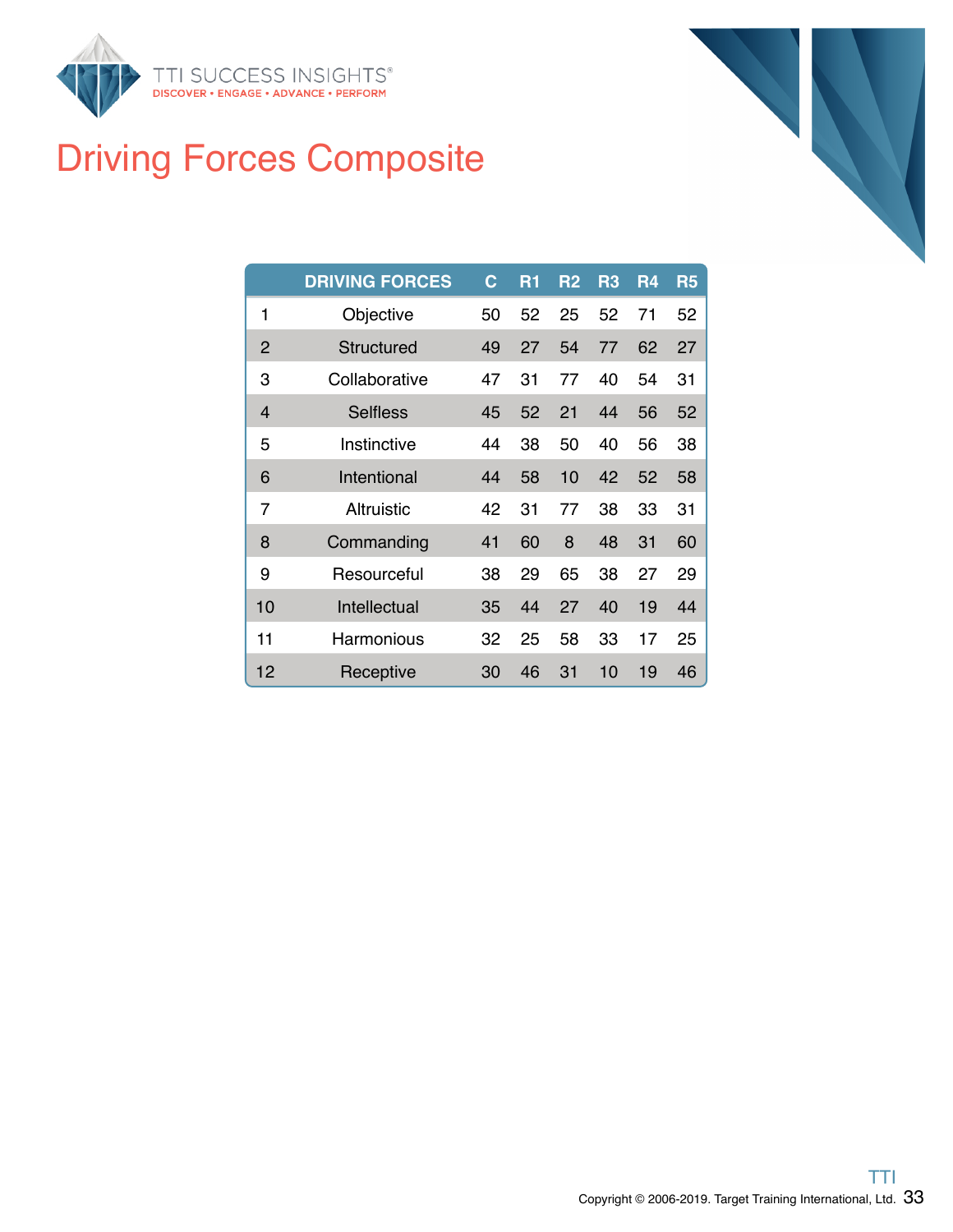

## Behaviors Composite

|                | <b>BEHAVIORS</b>           | $\mathbf C$ | R1  | R <sub>2</sub> | R3 | R <sub>4</sub> | <b>R5</b> |
|----------------|----------------------------|-------------|-----|----------------|----|----------------|-----------|
| 1              | Interaction                | 79          | 90  | 40             | 80 | 90             | 95        |
| 2              | Competitive                | 70          | 100 | 30             | 50 | 100            | 71        |
| 3              | Urgency                    | 69          | 95  | 25             | 50 | 85             | 88        |
| $\overline{4}$ | Versatile                  | 67          | 90  | 35             | 65 | 80             | 66        |
| 5              | People-Oriented            | 63          | 75  | 60             | 75 | 75             | 32        |
| 6              | <b>Frequent Change</b>     | 63          | 95  | 35             | 52 | 82             | 50        |
| 7              | Consistent                 | 61          | 30  | 82             | 65 | 38             | 90        |
| 8              | Customer-Oriented          | 60          | 40  | 82             | 55 | 52             | 70        |
| 9              | <b>Following Policy</b>    | 50          | 25  | 90             | 68 | 38             | 30        |
| 10             | Persistence                | 49          | 23  | 80             | 63 | 37             | 40        |
| 11             | Analysis                   | 47          | 20  | 65             | 65 | 25             | 62        |
| 12             | <b>Organized Workplace</b> | 40          | 10  | 70             | 60 | 20             | 42        |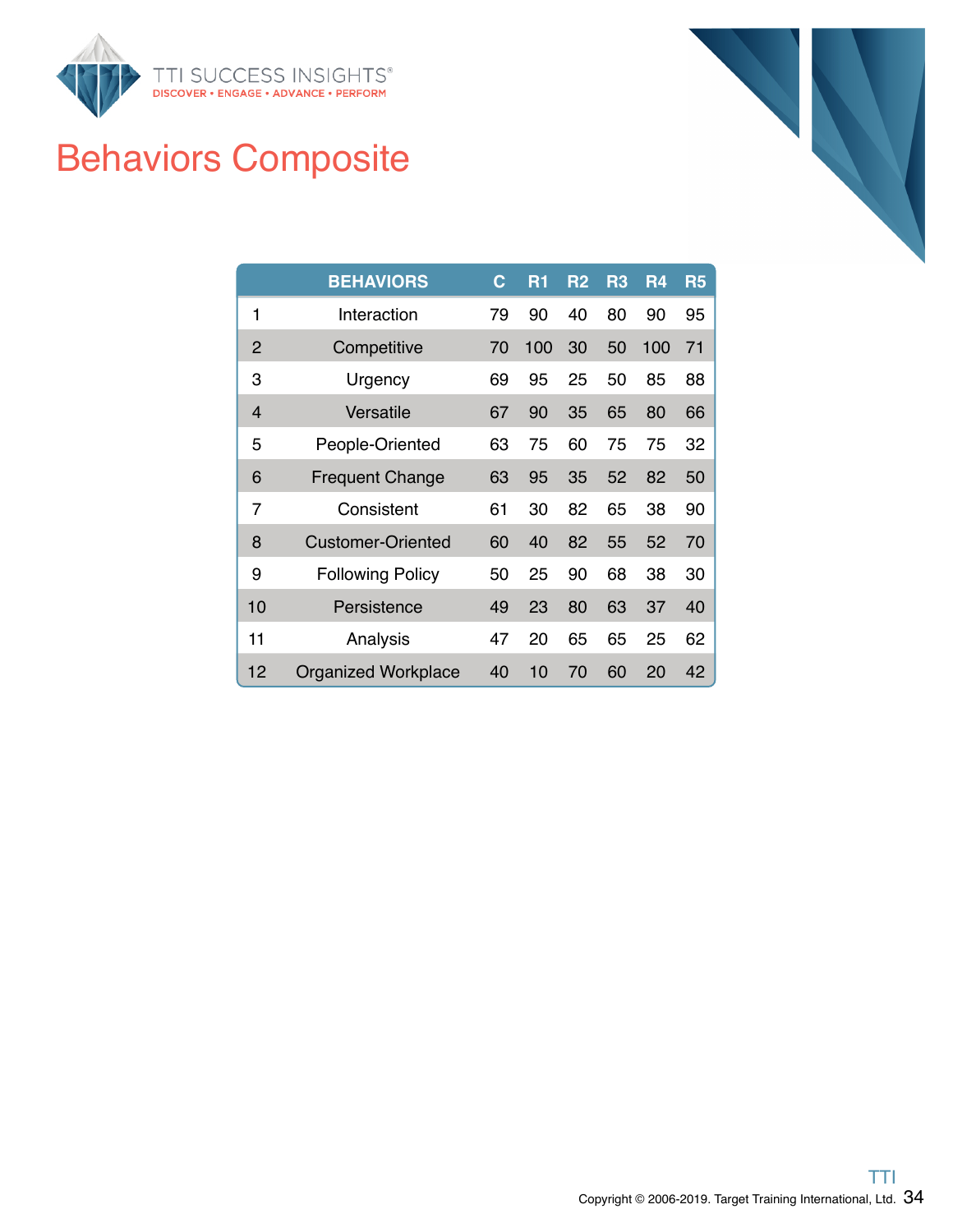

### Respondent Key

R1: JOHN SMITH R2: FRANK JONES R3: AMANDA DOE R4: SUE ANDERSON R5: JOE WILLIAMS